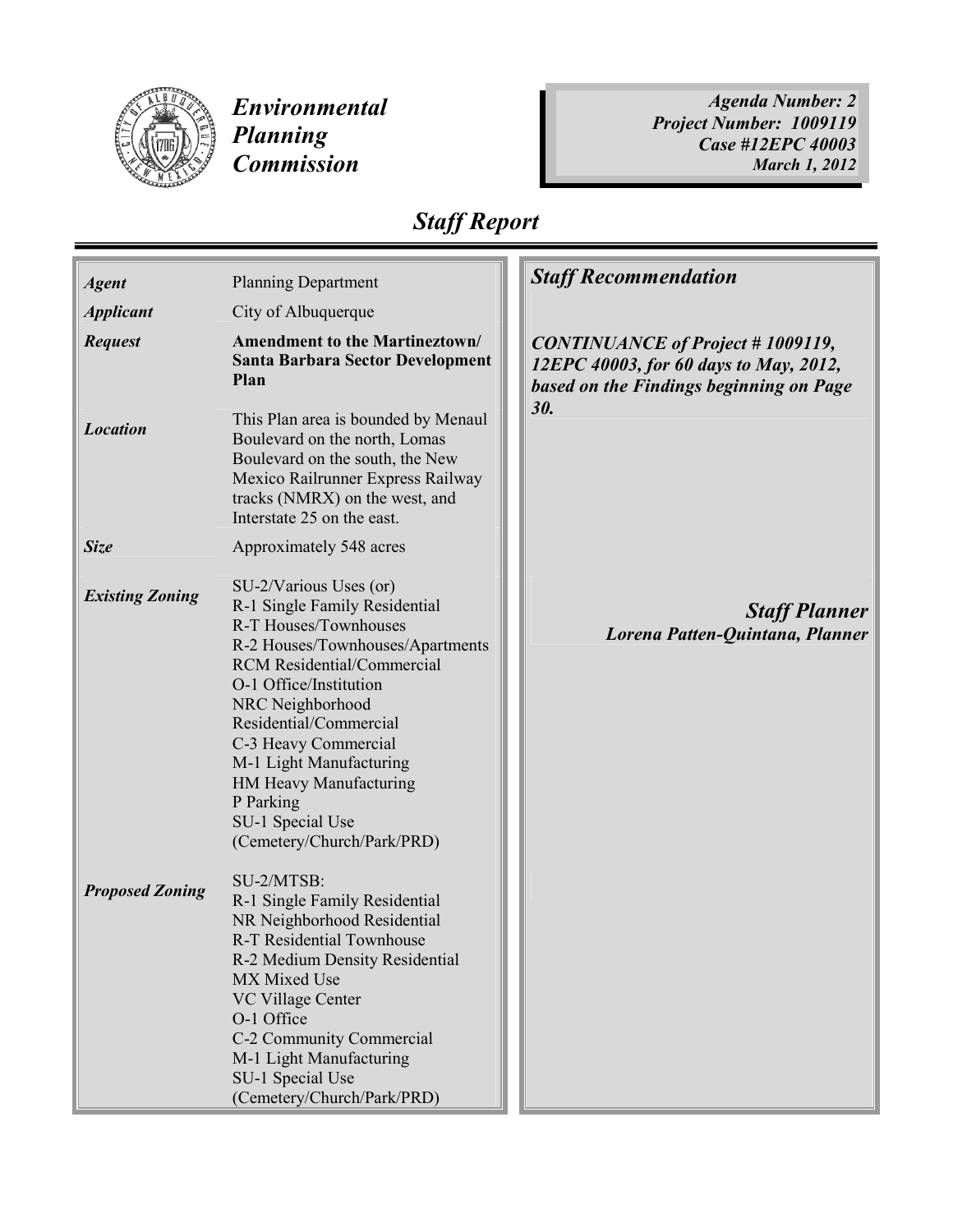#### Summary of Analysis

The Planning Department requests an Environmental Planning Commission (EPC) recommendation to City Council to approve an amendment to the 1990 Martineztown/Santa Barbara Sector Development Plan (MTSB SDP). The January, 2012 draft Martineztown/Santa Barbara Sector Development Plan is proposed to replace the existing plan and upon adoption, the 1990 plan is to be rescinded.

The updated MTSB SDP addresses issues identified by the Martineztown Neighborhood Association in their December 2006 letter to the Albuquerque Planning Department. Specific neighborhood issues were: incompatible land use patterns and existing zoning; flooding and drainage problems; inadequate sanitary sewer line capacity and conditions; and, commercial and high speed traffic in the neighborhood.

This plan establishes land development regulations and recommends capital improvements to preserve and protect the neighborhood's historic residential core and existing commercial properties. This short range action plan addresses the immediate needs of the neighborhood and serves as a guide for future development.

This plan strives to secure and maintain a balanced and stable economy for the area. The proposed programs, policies, and projects will aid in the elimination of current and prevention of future blighted conditions.

Martineztown/Santa Barbara was designated a Metropolitan Redevelopment Area (MRA) in 1989. To date, no Metropolitan Redevelopment Plan (MRP) exists for this area. The Sector Development Plan Update recommends a separate Redevelopment Plan be written and adopted using this sector plan for its framework to initiate specific catalytic projects for redevelopment. There is a section in this document that proposes specific catalytic projects for redevelopment and suggests possible funding sources.



City Departments and other interested agencies reviewed this application from Jan 30, 2012 to Feb 10, 2012. Agency comments used in the preparation of this report begin on Page 31.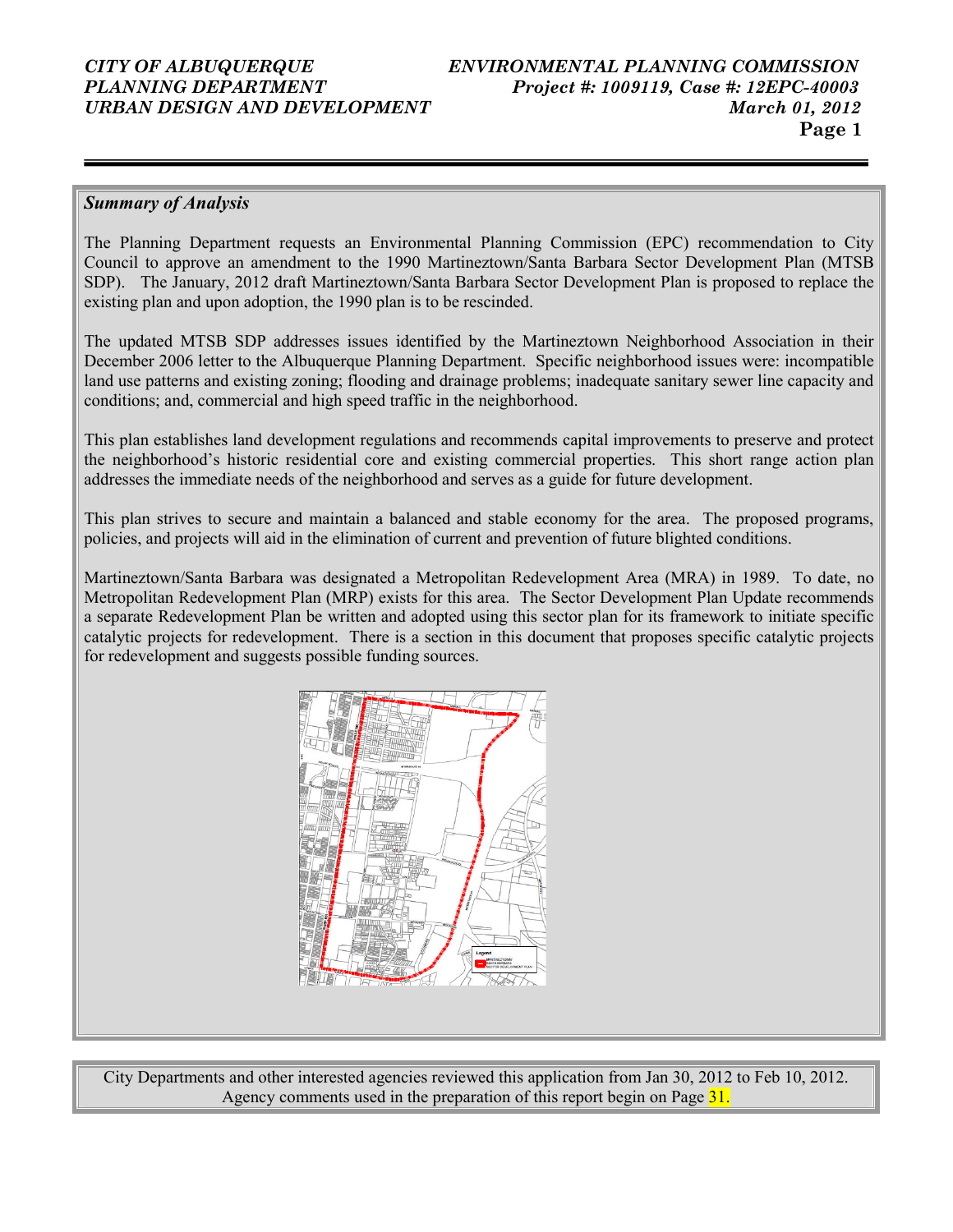# URBAN DESIGN AND DEVELOPMENT

#### I. AREA CHARACTERISTICS AND ZONING HISTORY

### Surrounding zoning, plan designations, and land uses:

|              | <b>Zoning</b>                                                                                                                      | Comprehensive Plan Area;<br><b>Applicable Rank II &amp; III Plans</b>                                                                                  | <b>Land Use</b>                                                                                                                                                           |
|--------------|------------------------------------------------------------------------------------------------------------------------------------|--------------------------------------------------------------------------------------------------------------------------------------------------------|---------------------------------------------------------------------------------------------------------------------------------------------------------------------------|
| <b>Site</b>  | SU-2/Various Uses                                                                                                                  | Central Urban;<br>North Valley Area Plan;<br>1990 Martineztown/Santa Barbara<br>Sector Development Plan                                                | Single-Family Residential,<br>Multi-Family Residential,<br>Commercial Service,<br>Wholesale/Warehousing,<br>Industrial/Manufacturing,<br>Parking,<br>Public/Institutional |
| <b>North</b> | M-1; SU-1 for Planned<br>Industrial Development; SU-1<br>for Private School; SU-1 for<br><b>Planned Residential</b><br>Development | Central Urban;<br>North Valley Area Plan                                                                                                               | Warehousing,<br>Public/Institutional,<br>Multi-Family,<br>Industrial/Manufacturing,<br><b>Commercial Service</b>                                                          |
| <b>South</b> | M-1; SM/SU-1 for Drive Thru;<br>SM/C-1; SM/R-G; SM/RL-T;<br>SM/O-1; C-2                                                            | Central Urban;<br>South Martineztown Sector<br>Development Plan (Broadway to<br>High);<br>St Joseph Hospital Sector<br>Development Plan (High to I-25) | Commercial Retail,<br>Commercial Service,<br>Parking,<br>Multi-Family Residential,<br>Single-Family Residential                                                           |
| <b>East</b>  | $C-2; C-3$                                                                                                                         | <b>Established Urban</b>                                                                                                                               | Industrial/Manufacturing,<br>Commercial Service,<br>Commercial Retail,<br><b>Single-Family Residential</b><br>Wholesale/Warehousing<br>Parking                            |
| West         | M-2/ SU-2 M; SU-3<br><b>Warehouse Focus</b>                                                                                        | Central Urban;<br>McClellan Park Sector<br>Development Plan (Mountain to<br>Slate);<br>Downtown 2010 Sector<br>Development Plan (Slate to Lomas)       | Wholesaling,<br>Commercial Service,<br>Public/Institutional,<br>Parking                                                                                                   |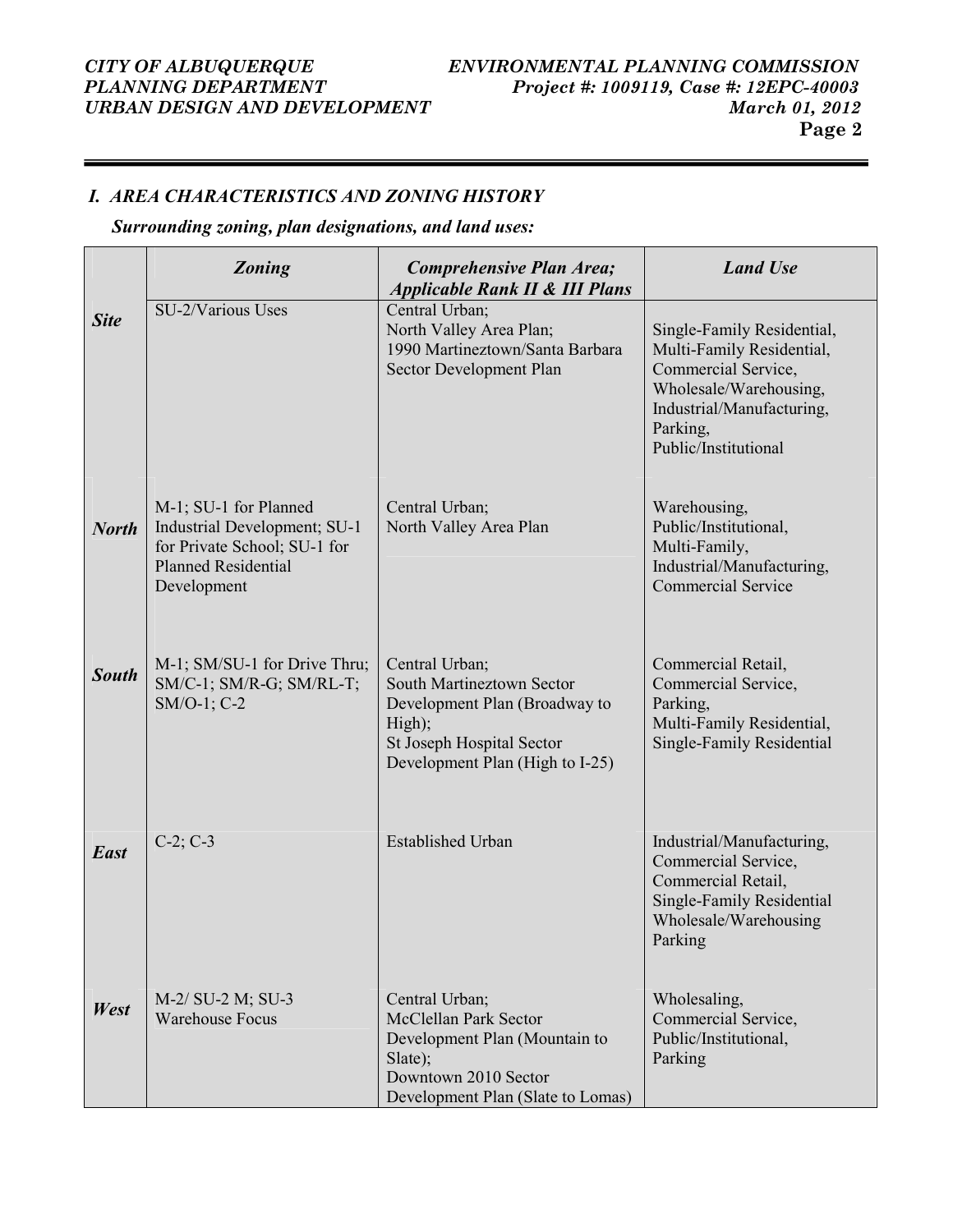### II. INTRODUCTION

#### Purpose

The purpose of this request is to gain a recommendation of approval from the Environmental Planning Commission to the City Council for an amendment/update to the Martineztown/Santa Barbara Sector Development Plan (MTSB SDP). The City Council has final approval authority for the proposed MTSB SDP.

#### Background

Original zoning was established for Martineztown/Santa Barbara in 1959. The neighborhood was envisioned to be an expansion area for Downtown. Despite the existing prevalence of low density residential land use, much of the neighborhood was zoned for commercial and industrial uses.

The original MTSB SDP was adopted in 1976. The principal goal of the plan was conservation and renewal of the neighborhood. The plan identified the mismatch between land use and zoning in the southern area and created a non-regulatory land use plan to guide zone change requests.

In 1990 the area was designated a Metropolitan Redevelopment Area.

The 1990 MTSB SDP replaced the 1976 MTSB SDP. The principal goal of the plan was conservation and renewal of the neighborhood. The plan adopted SU-2 (Special Neighborhood) zoning for the plan area to help stabilize the area in its present condition but still allow property owners flexible use of their land. It created two new mixed-use zones for the neighborhood: SU-2 RCM (Residential-Commercial Martineztown), a modification of the City's RC zoning that allowed commercial uses to occupy up to 100 percent rather than half of the gross floor area, and SU-2 NRC (Neighborhood Residential Commercial), a mixed-use zone that allowed residential and low intensity commercial uses. This zoning was considered transitional, and the plan recommended future amendments. The plan also established SU-1 Special Use zones for properties, such as the Moose Lodge, Sun Village Apartments, parks and churches that had one use but many different zones, and made some changes in the SU2 HM (Heavy Manufacturing) zone.

Despite the changes in 1990, there remained a mismatch between existing land uses and their designated zoning categories, particularly in the residential areas. In 1993, the plan was amended to provide a zoning classification, SU-2 PR, for off-site reserved parking. In 2002, the plan was amended to prohibit new off-street commercial surface parking lots as a permissive or conditional use in certain zones.

### Public Process

The planning process for the Plan was led by the City of Albuquerque Planning Department with support from City Council District 3 Councilor Isaac Benton. In addition to the Planning Department, the planning team included staff from Council Services and consultants Sites Southwest, Strata Design, and Karpoff & Associates.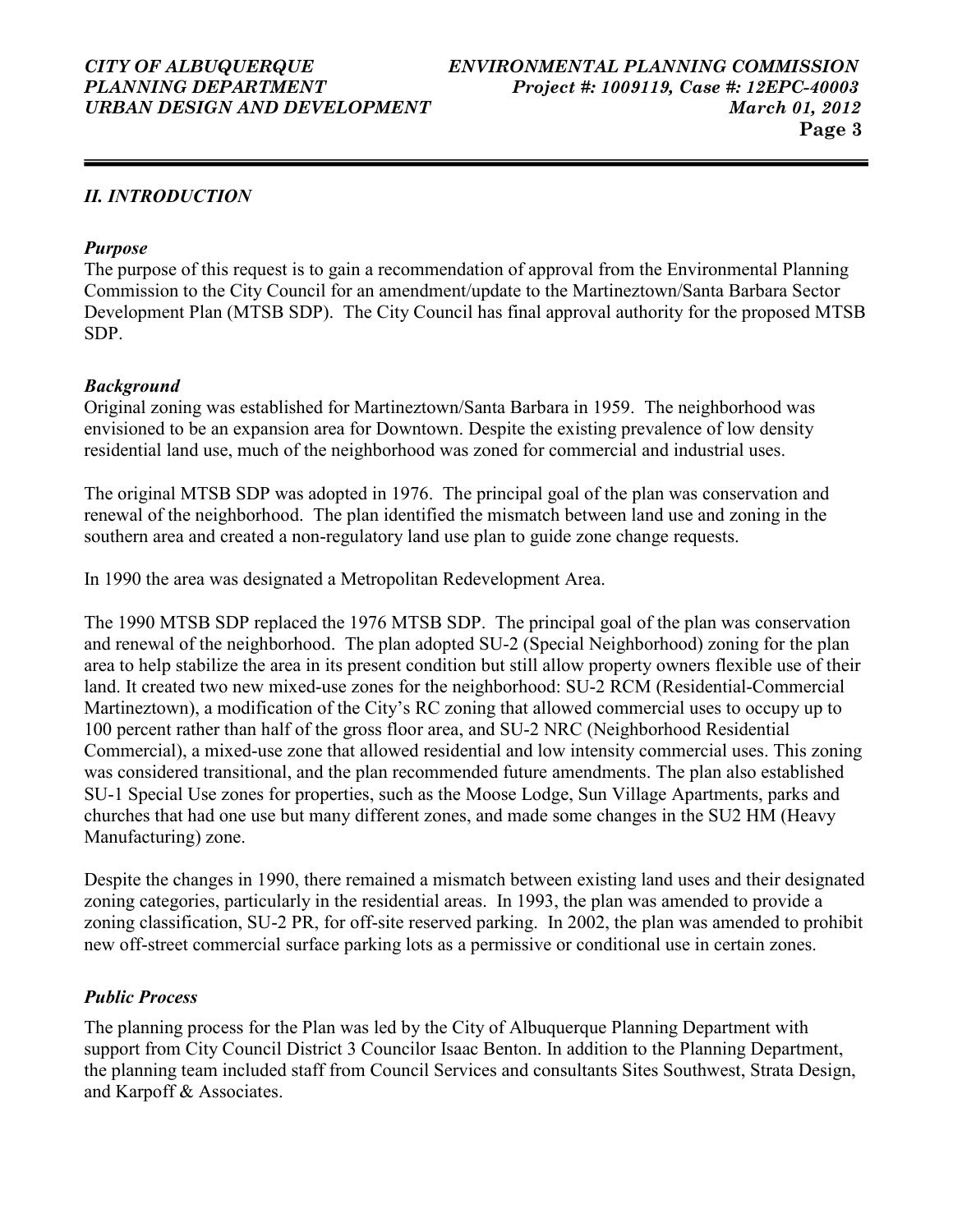Approximately 30 community meetings were held including 3 community-wide workshops. Six surveys were conducted to gain additional input on capital improvement priorities, drainage, transportation, redevelopment, visioning, and land use. (See page D-4 for detailed list.)

The process began with a Sector Development Plan kickoff meeting in June 2007. From that date until February of 2009, seven Advisory Committee meetings were conducted to assess existing conditions, further explore community issues, and develop recommendations to address those issues. Zoning issues were discussed, and zoning and design standards were developed.

During 2009, seven small group meetings were held to report the status of the plan to business owners and to the property owners within the plan boundaries. Additional input was received and recorded, resulting in further development of zoning and design standards.

In 2010, the efforts to date were incorporated into a draft plan, and an overview was presented to the Advisory Committee in August. The draft was presented at a public meeting at the Embassy Suites Hotel in September 2010.

Although public response to the 2010 draft was positive, there remained outstanding issues regarding inconsistencies in land use and zoning.

In 2011, in response to feedback from the initial community draft, the planning team began a detailed analysis of on-the-ground existing conditions, which included field inventories of land use and development trends. In addition, the City organized a series of facilitated meetings with the community to receive additional comments and input on the draft document.

Finally, based on the feedback and field analysis, surveys were prepared for both the general Martineztown/Santa Barbara area as well as for five individual areas within the sector plan boundary identified as having unique conditions which needed further land use analysis. As a result of this analysis, in September 2011 a new zoning strategy was presented to the community, along with Metropolitan Redevelopment strategies for the area.

#### **Context** – see map on page 2

This Plan area is approximately 548 acres bounded by Menaul Boulevard on the north, Lomas Boulevard on the south, the New Mexico Railrunner Express Railway tracks (NMRX) on the west, and Interstate 25 on the east.

Martineztown/Santa Barbara is an historic neighborhood located within the Central Urban Area near Albuquerque's downtown employment district.

The Central Urban Area includes Downtown, Old Town, and the University district, places well established in the early Twentieth Century. The area has a very high building density. Area characteristics are the largest concentration of older (pre 1940) housing and a significant concentration of larger public and private buildings, cultural amenities, historic districts, and parks.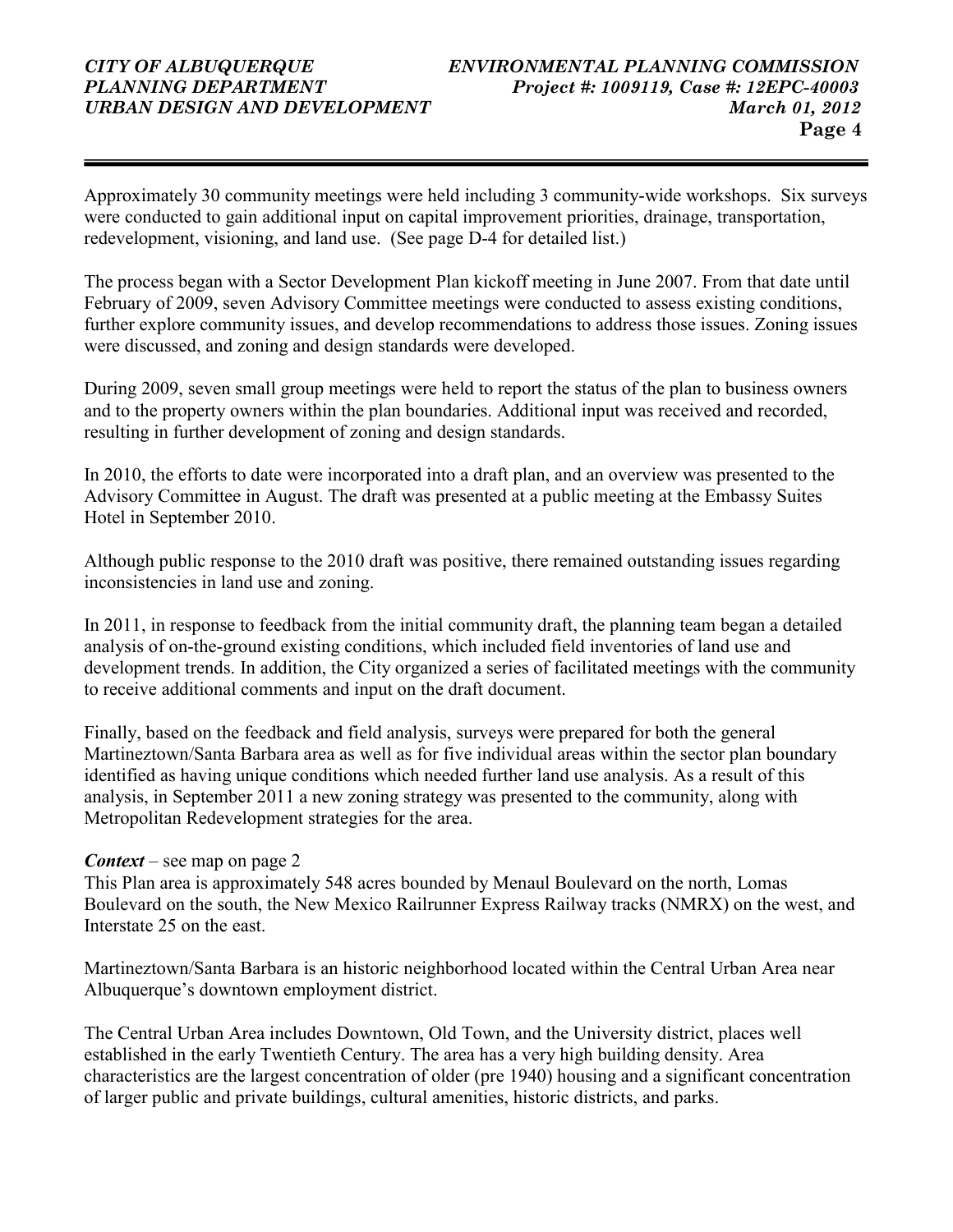Martineztown/Santa Barbara is one of eleven historic and economically interrelated neighborhoods in the Central Urban Area that have suffered disinvestment and decline. Much of this central area has been redeveloped with an emphasis on cultural and historic preservation as well as commercial revitalization.

Martineztown/Santa Barbara needs redevelopment and preservation.

#### Overview of the MTSB SDP

The primary purpose of this update to the MTSB SDP is to provide zoning and design regulations for future development. The intent is to conserve and renew the traditional village and revitalize the local business economy.

The Plan only has the power of law over zoning and design standards for new development and redevelopment. The policies and capital improvement recommendations provide guidance only.

Incompatible land uses are addressed through zoning and design regulations. Pages 87 to 102 of the plan provides details and explains the purpose of each proposed zoning category in the plan area.

Non-compliance is an important issue for the neighborhood and is addressed through zoning code enforcement as outlined on page 81. Page 82 is a table containing the development review process. General design standards are contained in Section 8.

Drainage is addressed in the MR portion of the plan and traffic issues are dealt with through recommendations in the policies section.

This Plan includes a companion Metropolitan Redevelopment Plan. The area was designated in 1990 but an MR plan was never developed and is therefore included as part of this planning process.

There is a pending MRA component of this Plan that will identify catalytic projects – the MR portion will be added at the Council level after review and recommendation by the Albuquerque Development Commission (ADC). Operating hand-in-hand, the Sector Development Plan addresses land use opportunities and concerns while the MR Plan addresses economic and investment opportunities within Martineztown/Santa Barbara.

#### TRANSPORTATION SYSTEM

#### Roadways

The Current Roadway Functional Classification System map of the 2030 Metropolitan Transportation Plan, produced by the Mid-Region Council of Governments (MRCOG), identifies the following Martineztown/Santa Barbara streets.

Lomas Menaul and Broadway Boulevards are the area's "Urban Principle Arterial" streets (major transportation corridors designed to carry high volumes of traffic).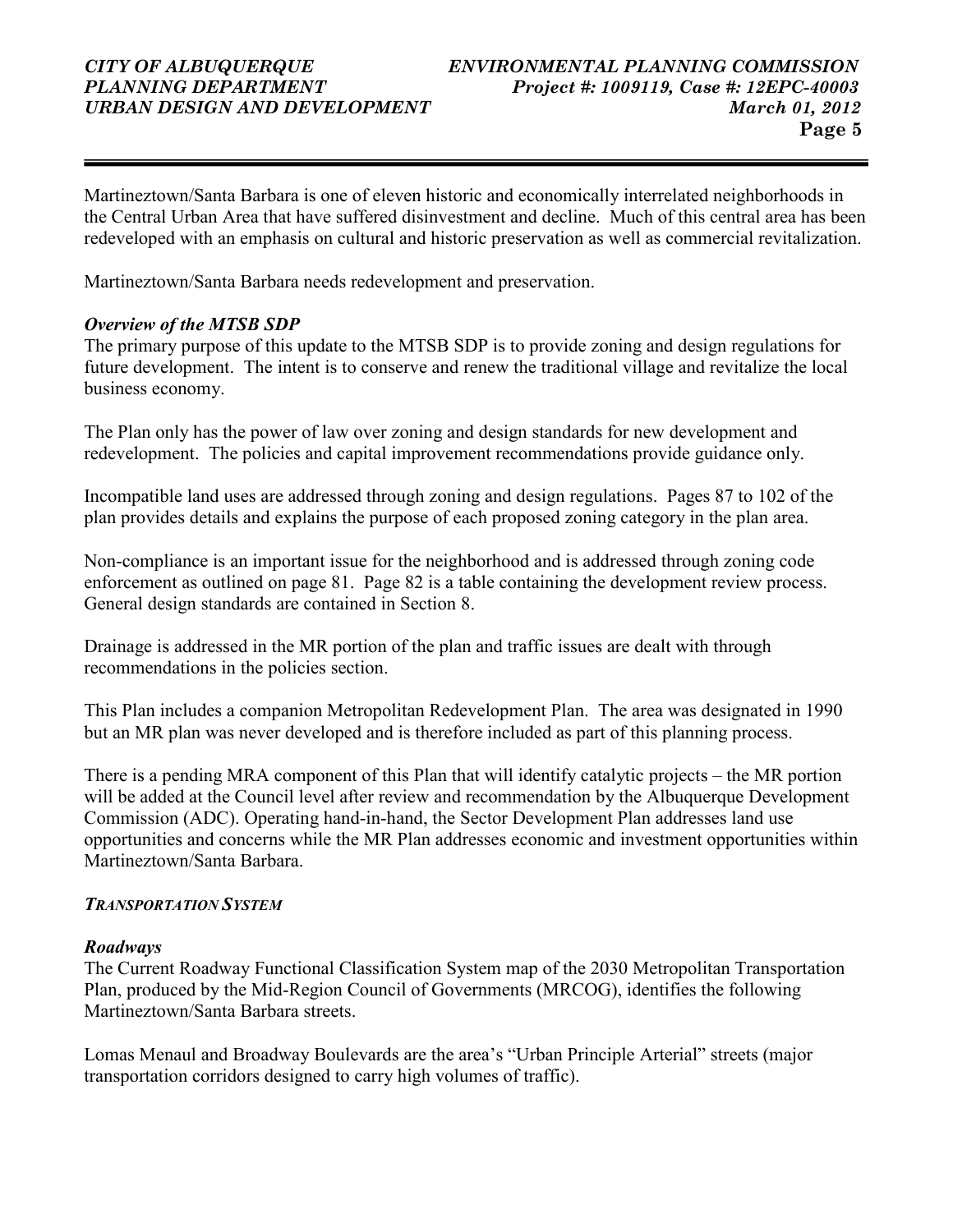Odelia Road is an "Urban Minor Arterial" street designed to accommodate heavy commercial vehicles and higher traffic volumes.

Mountain Road is a "Collector" street and as such, provides land access, service, and traffic circulation within residential, commercial and industrial areas.

Edith, between Menaul and Lomas, is a "Local" street. By definition, these streets provide the lowest level of mobility by accessing adjacent land use, serving local trip purposes, and connecting to higher order streets. This classification typically contains no bus routes and non-local traffic is most often deliberately discouraged.

All other streets are "Local" streets.

In addition to MRCOG designation as "Urban Principle Arterial" streets, the Albuquerque/Bernalillo Comprehensive Plan designates Menaul and Lomas as Enhanced Transit Corridors. The purpose of this designation is to develop land uses and intensities that promote the use of transit.

#### Trails/Bikeways

A bicycle lane is a facility that is located in a portion of a roadway facility. A lane is designated by pavement markings for the exclusive or semi-exclusive use of bicycles. Travel by motor vehicles or pedestrians is prohibited, but pedestrian and motorist cross flows are permitted. Lanes are usually along the right edge of the roadway but may be designated to the left of parking or right-turn lanes.

Striped bicycle lanes extend along both sides of Odelia Road from Broadway Boulevard to where Odelia Road becomes Indian School Road and continue on Indian School, offering connections to and from points east of Martineztown/Santa Barbara. In addition, Mountain Road has an existing bike lane on each side of the street from Walter Street to the I-25 frontage road. West of Walter, Mountain Road is a designated Bicycle Route.

A bicycle route is defined as a bicycle facility located in a roadway and designated by signs as available for bicycle travel. Routes are shared with motorists and require lane widths of 14 feet. In many cases, no special on pavement markings are provided.

Two designated bicycle routes serve Martineztown/Santa Barbara – Edith Boulevard to the north and south and Mountain Road from east to west.

A bicycle trail is a paved off -street facility designated by signs and pavement markings for the primary use of bicycles. Cross-flows by motor vehicles are minimized. Trails may accommodate pedestrian or other non-motorized users.

Currently there are no existing multi-use trails in the Plan area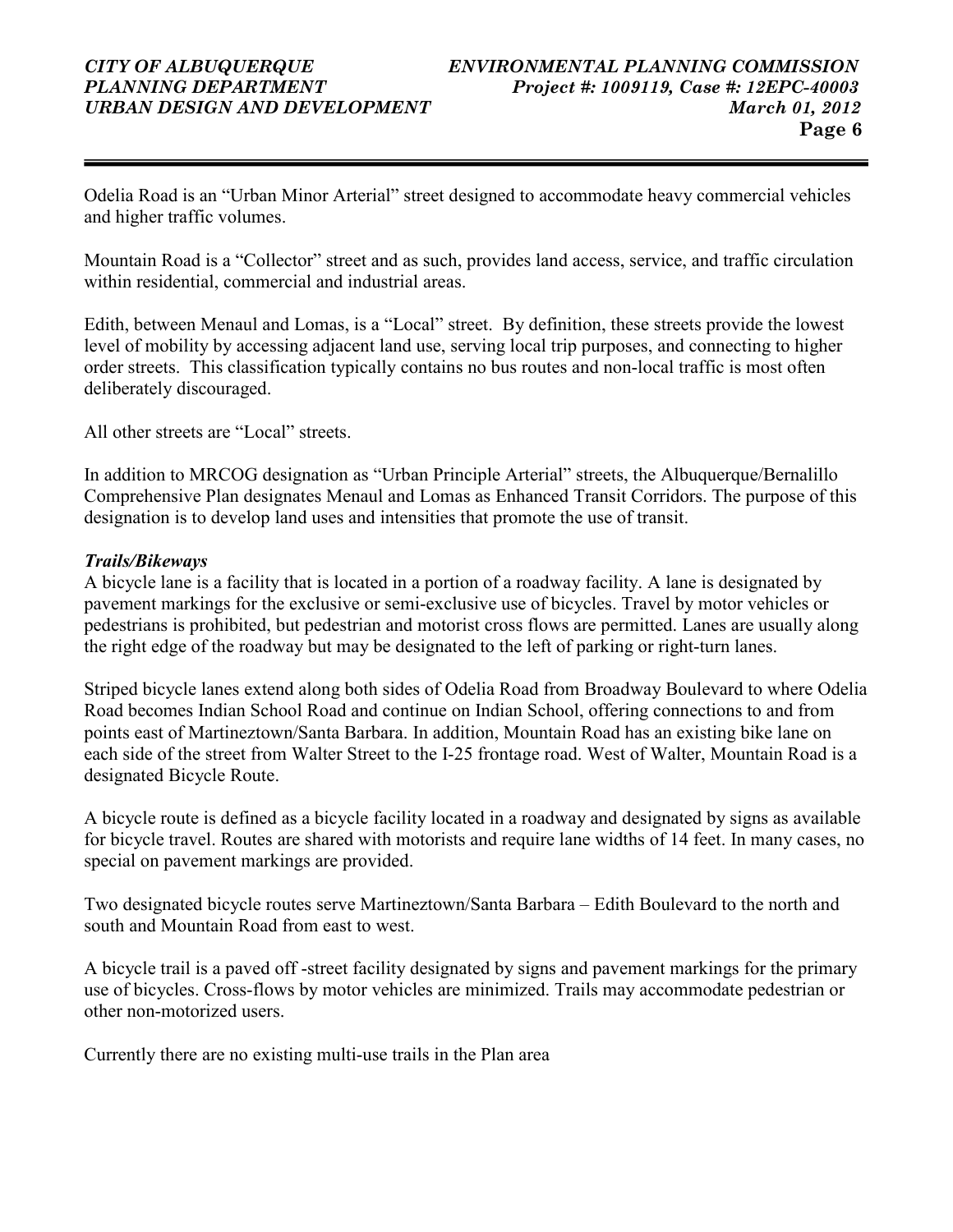### Parks

There are three parks within the Marti neztown/Santa Barbara Plan Area. As a group, they offer baseball fields with bleachers, playground equipment, picnic areas and tables, basketball courts, and grass for unstructured recreation. Over 23.8 acres of park area exists within the Plan boundary.

Martineztown-Santa Barbara Park is an approximately 10.2 acre park with large open areas available for informal or formal sport use, a playground, basketball court, large shade structure and baseball diamond. Parking is available on an onsite lot or along Hannett Street. Playground equipment was installed in 2005.

Santa Barbara Park is a just over a half-acre, owned by San Ignacio Church, which leases the park to the City to operate and maintain. The park contains a small grassy area, a half basketball court, a small shade structure, benches, and play equipment. The City Parks Department is working with Council Services to fund an upgrade of the park with new playground/play equipment.

Vietnam Veteran's Memorial Park is a 13-acre park on land owned by APS and leased to the City. The park consists of two baseball fields and a playground/jungle gym. The park is primarily used for soft ball and baseball games. The site is also used for stormwater detention. Known as the Odelia Pond, it detains runoff before sending it to the pumping pond at Broadway and Lomas.

Martineztown Park is located outside the Plan area, just to the south, but serves the area due to its proximity and its partial co-location with the area elementary school, Longfellow Elementary. A portion of the park located on Longfellow Campus is closed to the public during school hours and includes play fields. The open portion of the park includes play structures, sitting and eating areas, and public art.

### Public Facilities

The Wells Park Community Center, located outside the Plan area at Mountain Road and 5th Street NW, offers a computer lab, gym, game room, after-school youth programs, some organized sports for seniors, and a new spray park, a water play park for children, opening in the summer of 2012.

Services for seniors are available at La Amistad Senior Center, near Edith Boulevard and Fruit Street, as well as Los Griegos Multi-Service Center at Candelaria and 12<sup>th</sup> Street NW.

The Santa Barbara School houses both a senior living facility operated by the City Office of Senior Affairs and a Santa Barbara-Martineztown Learning Center that offers after-school programs. The facility contains eight housing units, a community room, two classrooms, and office space.

### Community Services

The Martineztown House of Neighborly Services, a private organization on Edith Boulevard, north of Lomas Boulevard provides before and after school programs for children six to 11 years old. Martineztown House also offers an adult literacy program, a bilingual literacy program for preschoolers, Head Start, child and family development programs, and various summer programs. Citing a budget shortfall, the Martineztown House of Neighborly Services suspended services for six months beginning in October 2011.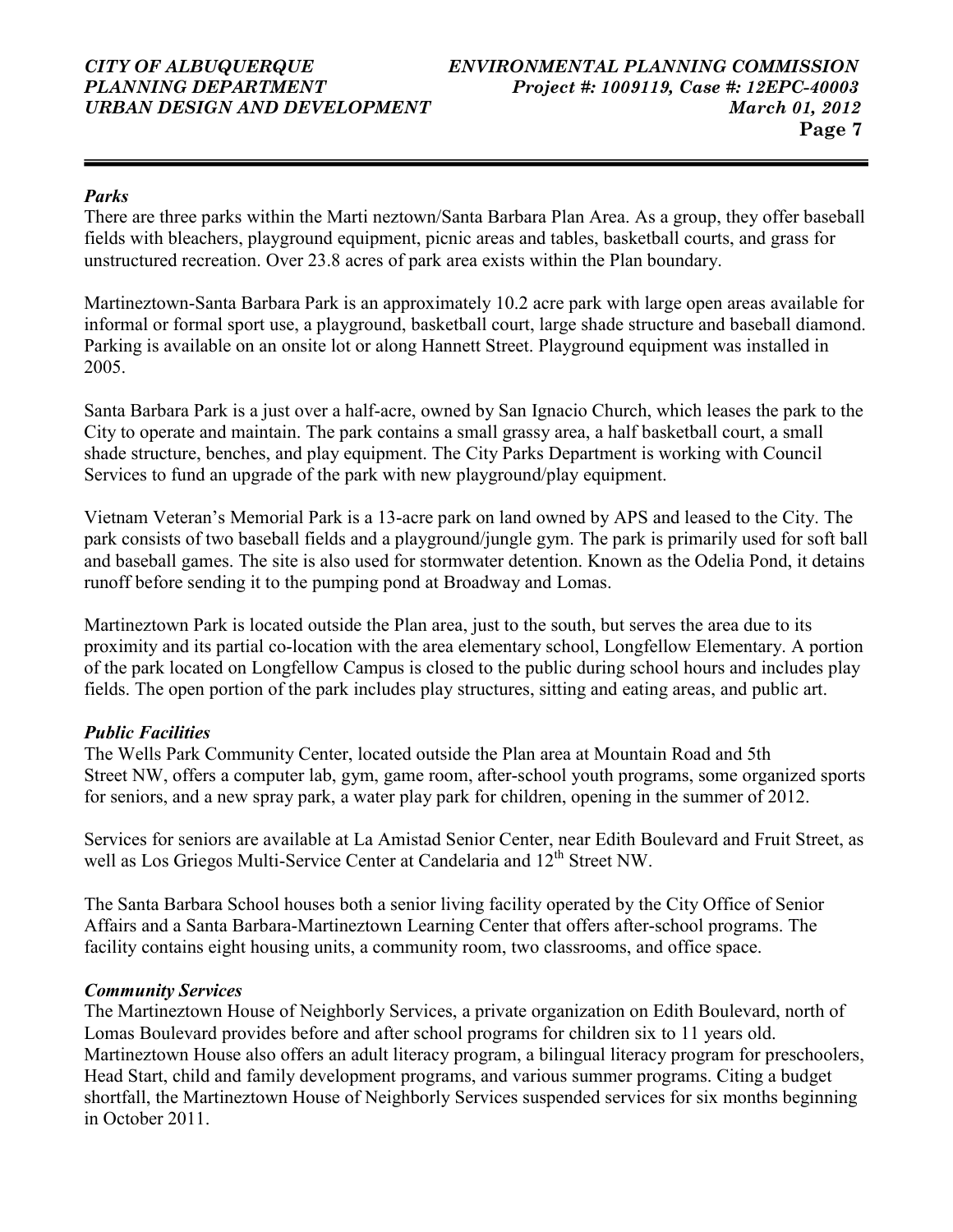The Santa Barbara-Martineztown Learning Center in the Santa Barbara School off Edith Boulevard, south of Odelia Road, offers programs for middle school students.

Job training and employment services are available at the NM Workforce Connection Business and Career Center at Edith and Mountain. Outside the Plan area but within walking distance on Broadway just south of Lomas, WESST Corp, a non-profit economic development organization, provides a variety of services to start up and grow businesses owned by women and minorities.

The Los Griegos Health and Social Center Health services, located outside the Plan area at 12th Street and Candelaria, serves the community with dental care, primary healthcare for children and adults, family planning services, immunizations and the Women, Infant and Children (WIC) program. It offers income-based programs and accepts Medicaid.

### III. APPLICABLE ORDINANCES, PLANS AND POLICIES

Staff analysis focuses on the city portion of the plan area. Policy Citations are in Regular Text; Staff Analysis is in Bold Italics.

### Albuquerque / Bernalillo County Comprehensive Plan (as amended through 2003)

The subject site is located in the area designated Established Urban which includes its most distinctive portion specially identified as the Central Urban area. It is distinctive enough to require two additional policies in addition to those addressing the rest of the Established Urban Area.

Applicable policies include:

### Policy II.B.5: DEVELOPING URBAN AREA AND ESTABLISHED URBAN AREA

The goal is to create a quality urban environment which perpetuates the tradition of identifiable, individual but integrated communities within the metropolitan area and which offers variety and maximum choice in housing, transportation, work areas, and life styles, while creating a visually pleasing built environment.

The development regulations and capital improvement recommendations developed through this process and contained in this Plan aim to preserve Martineztown/Santa Barbara's historic residential neighborhoods while accommodating appropriate commercial activity and encouraging new investment that improves quality of life for local residents.

As such, this Plan provides zoning regulations and development standards for properties within the Martineztown/Santa Barbara neighborhood to ensure that future development is consistent with and furthers the goals and policies of the Comprehensive Plan.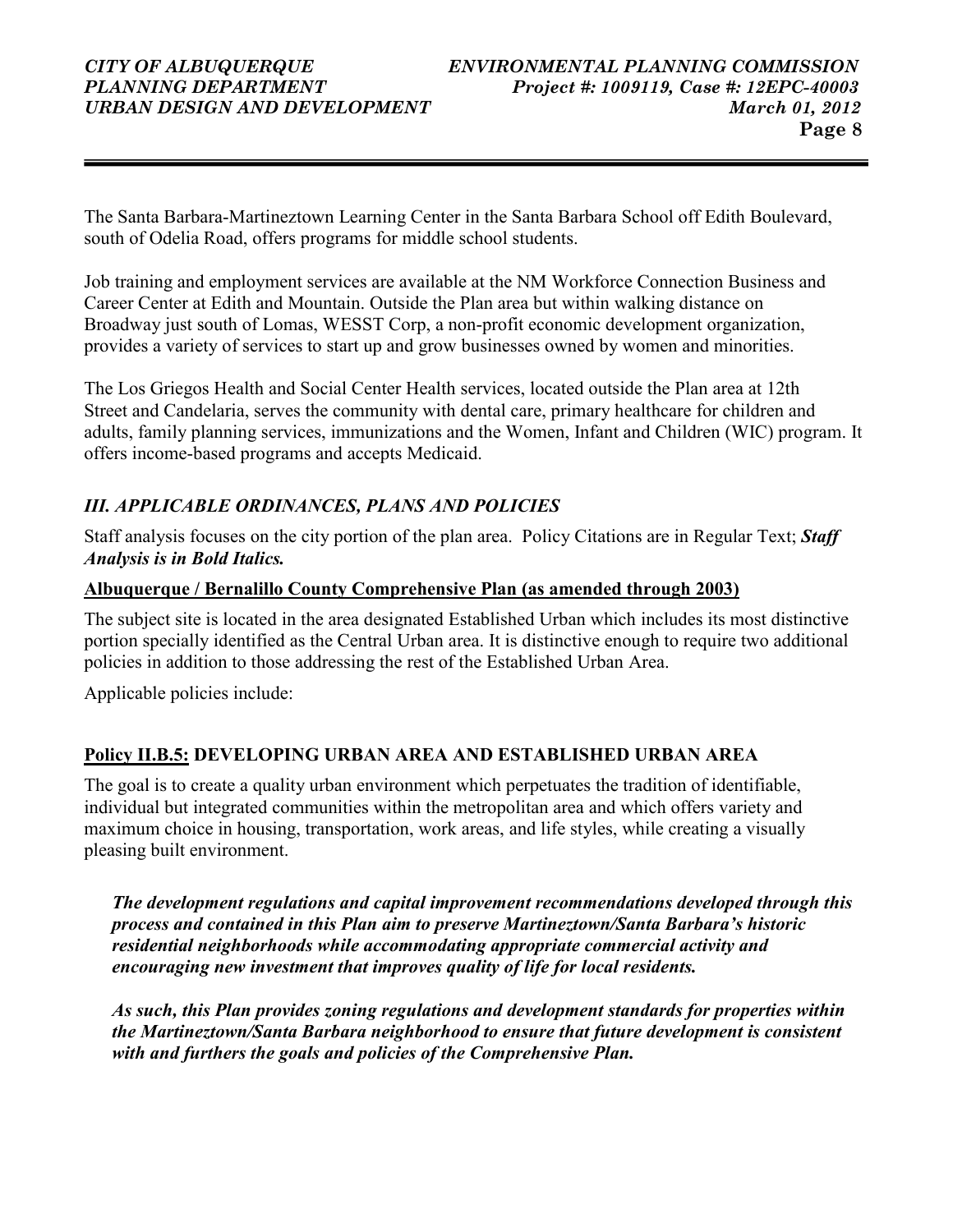Policy II.B.5.a: The Developing Urban and Established Urban Areas as shown by the Plan map shall allow a full range of urban land uses, resulting in an overall gross density up to 5 dwelling units per acre.

The Plan includes policies and regulations that can support existing and new development to benefit the entire community. The Sector Development Plan addresses land use opportunities and concerns within Martineztown/Santa Barbara, that will further this policy to allow a full range of urban land uses.

Policy II.B.5.d: The location, intensity, and design of new development shall respect existing neighborhood values, natural environmental conditions and carrying capacities, scenic resources, and resources of other social, cultural, recreational concern.

The plan limits commercial activities and supports low-density land use within existing residential areas. This action supports the community's request to reclaim the historic low-density residential development pattern and will provide additional opportunity for affordable infill housing on existing vacant lots. The Plan establishes new zoning to provide opportunities for area revitalization, preserving and protecting the village's historic residential core and continuing to accommodate existing commercial properties.

A site plan approval process is proposed for all zones that are not form based and applies to all new development, and new design guidelines are required to ensure that new development complements the traditional neighborhood character, thereby furthering this policy.

**Policy II.B.5.e:** New growth shall be accommodated through development in areas where vacant land is contiguous to existing or programmed urban facilities and services and where the integrity of existing neighborhoods can be ensured.

Mixed uses are encouraged along Lomas Boulevard (from Broadway west to the Plan boundary) and along Broadway Boulevard. A shift from entirely commercial to mixed uses would buffer and protect the integrity of the lower density, single-family residential areas from traffic on Broadway Boulevard while providing a transition from higher-density development to lower density, singlefamily development. These locations for higher density mixed use development along corridors, especially given the existing transit service will allow new infill development while maintaining the integrity of the existing neighborhood, thus furthering this policy.

Policy II.B.5.g: Development shall be carefully designed to conform to topographical features and include trail corridors in the development where appropriate.

The 2011 Draft Albuquerque Bikeways and Trails Master Plan Update, The MRCOG Long Range Bikeway System map, and The 2011 Draft Albuquerque Bikeways and Trails Master Plan Update were used for the Plan's recommendations for bicycle lanes, routes and trails.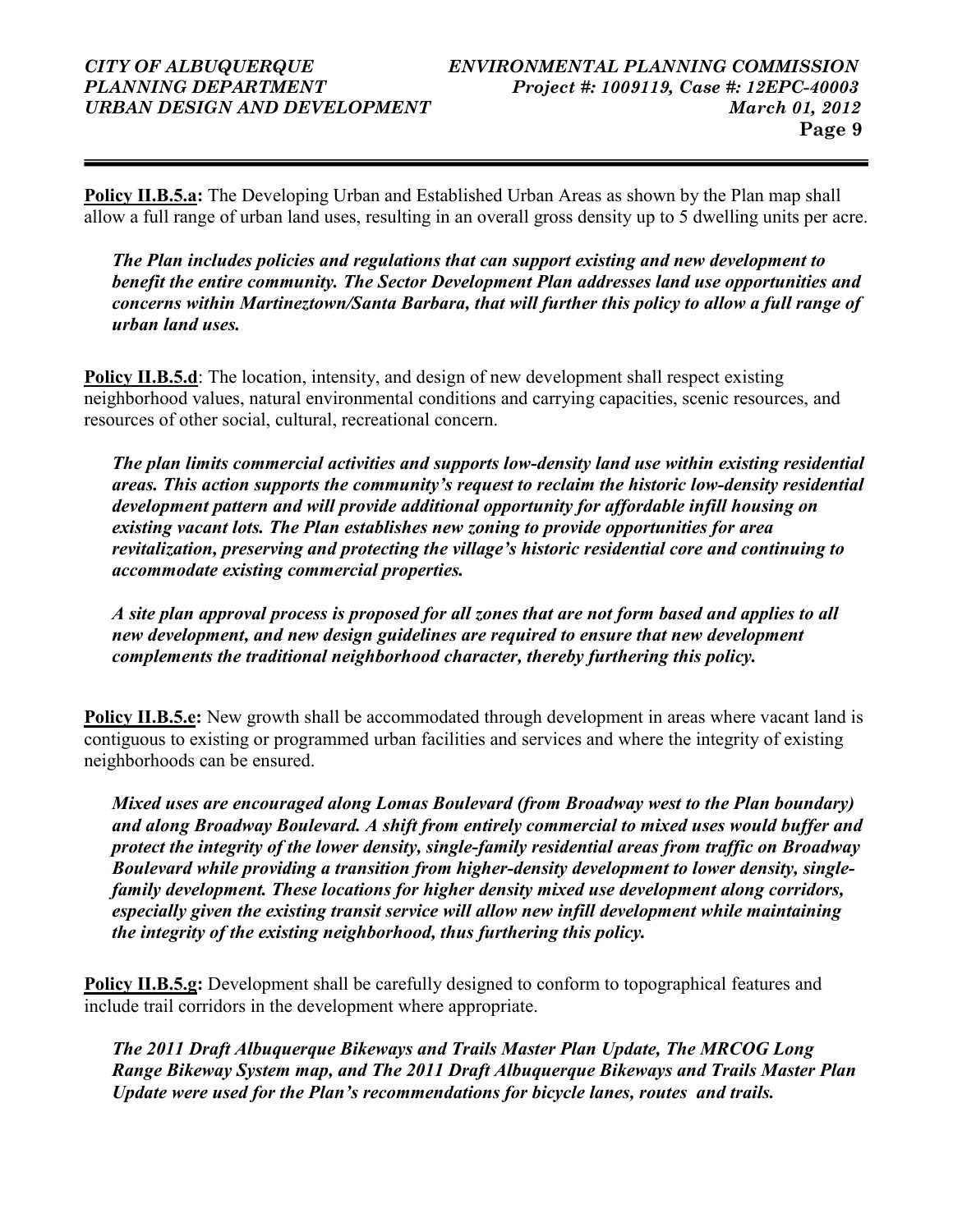The Plan recommends a "green" storm drainage management buffer between the residential and non-residential areas by vegetating the escarpment between Woodward and Edith Boulevard, where topography affects current and future development.

**Policy II.B.5.h:** Higher density housing is most appropriate in the following situations:

- In designated Activity Centers.
- In areas with excellent access to the major street network.

• In areas where a mixed density pattern is already established by zoning or use, where it is compatible with existing area land uses and where adequate infrastructure is or will be available.

• In areas now predominantly zoned single-family only where it comprises a complete block face and faces onto similar or higher density development; up to 10 dwelling units per net acre.

• In areas where a transition is needed between single-family homes and much more intensive development: densities will vary up to 30 dwelling units per net acre according to the intensity of development in adjacent areas.

#### Higher density housing is recommended in the proposed mixed use (MX) and village center (VC) zones where a mixed density pattern is already established by use, with excellent access to the major street network, and where transitions to lower density development is necessary, thus furthering this policy.

Policy II.B.5.i: Employment and service uses shall be located to complement residential areas and shall be sited to minimize adverse effects of noise, lighting, pollution, and traffic on residential environments.

1) Achieve by Zoning and Subdivision Ordinances.

- 2) Consider use of performance zoning.
- 3) Prepare an Activity Center Implementation Plan.

4) Include industrial site location as a component of the Comprehensive Plan is economic development element.

5) Provide opportunity for neighborhood review and comment on site plans by notifying recognized neighborhood associations of site plan proposals in accordance with the City Neighborhood Recognition Ordinance 92.

The plan recommends that development within predominantly residential areas be limited to compatible land uses. The protection of residential areas is a high priority in order to provide for the health, safety, and well-being of its residents. All commercial activity, especially adjacent to residential areas, should be limited to land uses compatible with residential use and buffered to minimize adverse effects.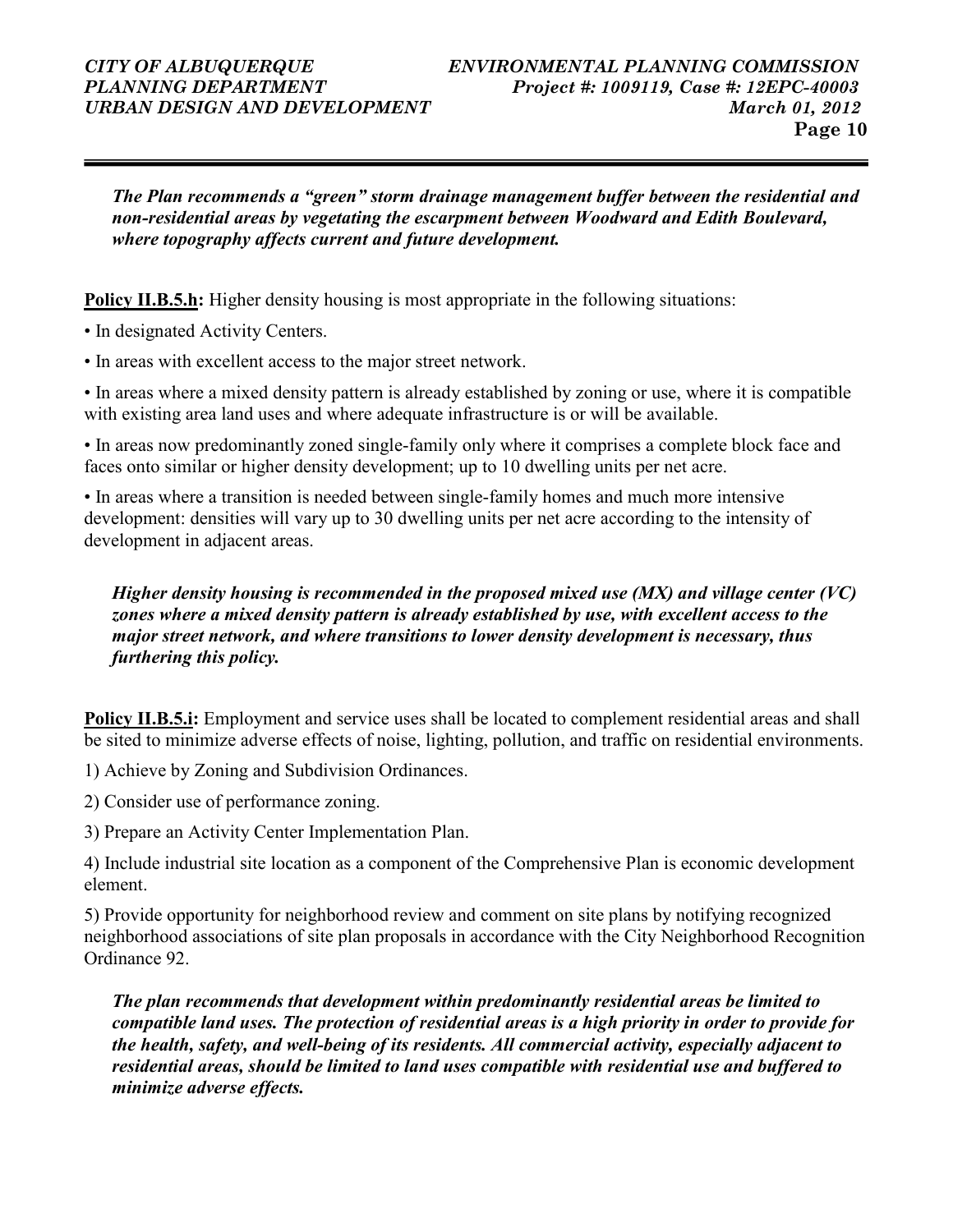The plan also promotes a mix of uses in appropriate locations, such as along Mountain Road and Edith Boulevard and at key intersections, that contributes to the vitality and sustainability of the traditional village, offering services and employment opportunities to residents. Public notification and Environmental Planning Commission approval would be required for all sites over 5 acres unless the site is zoned Mixed-Use (MX) or Village Center (VC). In certain zones this requirement would apply to development over 2 acres (see Plan, page 82 for Development Review Process). The Plan furthers this policy to minimize adverse effects of non-residential uses on residential areas.

Policy II.B.5.j: Where new commercial development occurs, it should generally be located in existing commercially zoned areas as follows:

• In small neighborhood-oriented centers provided with pedestrian and bicycle access within reasonable distance of residential areas for walking or bicycling.

• In larger area-wide shopping centers located at intersections of arterial streets and provided with access via mass transit; more than one shopping center should be allowed at an intersection only when transportation problems do not result.

• In free-standing retailing and contiguous storefronts along streets in older neighborhoods.

The Plan furthers this policy by recommending the development of a mixed-use Neighborhood Activity Center along Mountain from Edith to the railroad tracks to reflect the mixed use character of this traditional village. A Plazuela (small plaza) with visual art to commemorate the crossroads of the Carnuel Trail and the Camino del Lado (a portion of the Camino Real is also recommended.

New development in an activity center at this important location would preserve and protect single family residential areas by providing opportunities for neighborhood scale retail, services, and housing outside of primarily residential areas. The recommended plazuela would provide an open gathering space for the community and define the pedestrian realm in an excessively wide public right of way. Designed to reflect traditional community character, this center would serve as a recreational and social focal point for the neighborhood within walking and bicycling distance.

Policy II.B.5.k: Land adjacent to arterial streets shall be planned to minimize harmful effects of traffic; livability and safety of established residential neighborhoods shall be protected in transportation planning and operation.

A zone change is recommended on the west side of Broadway between Lomas and Mountain from heavy manufacturing to mixed use. A mixed use zone provides expanded development opportunities and reflect the traditional mix of residential and less intense commercial uses and would provide more appropriate land uses adjacent to residential areas while increasing development opportunities by allowing new residential development opportunities. A mixed use zone would encourage medium to high density residential, shopping, service, office, and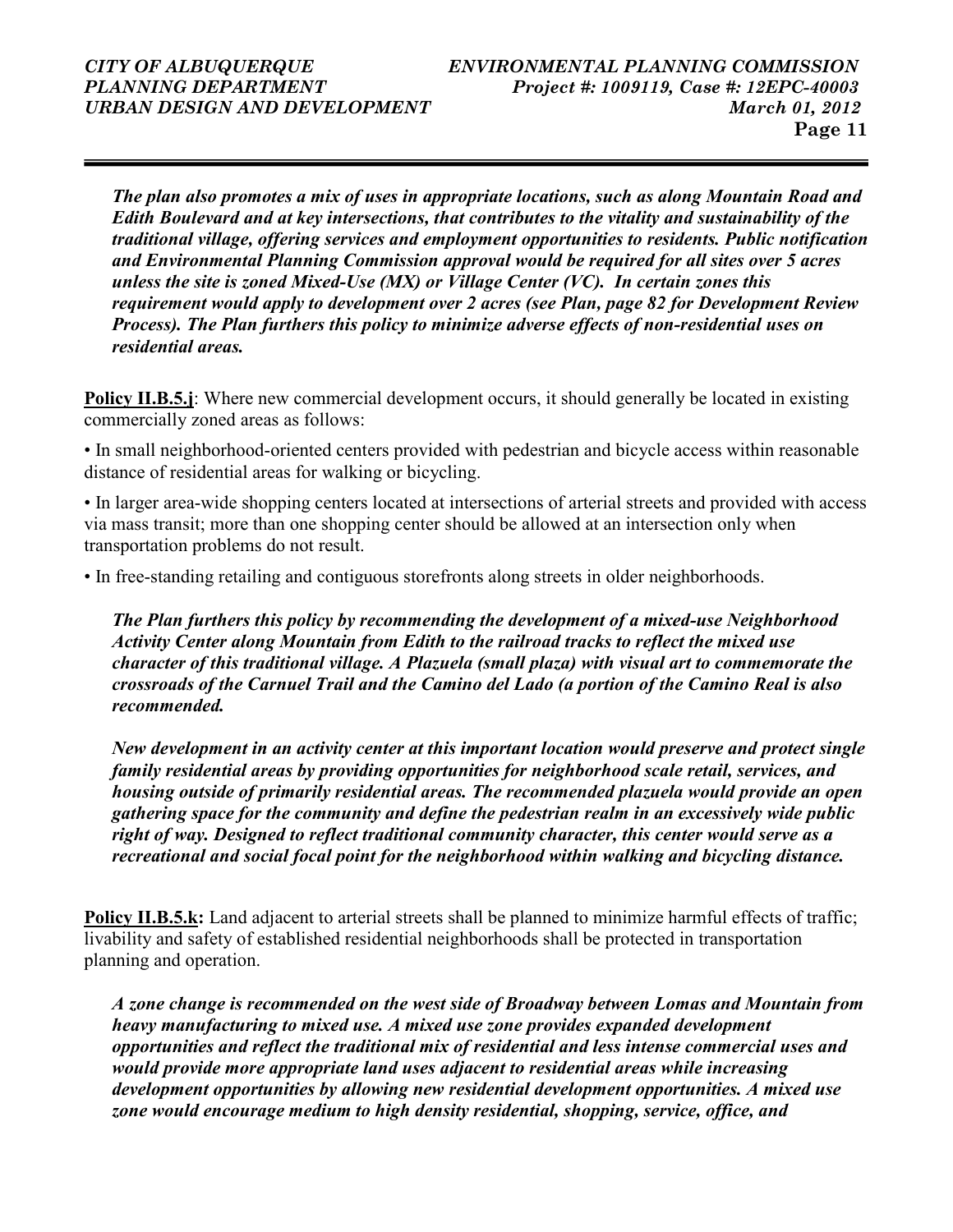entertainment uses along the Enhanced Transit Corridor, Lomas Boulevard. Broadway and Lomas Boulevards are prime locations for higher density mixed use street related development especially given the existing transit service on both Boulevards.

It is recommended that the remaining heavy manufacturing zones along Broadway change from HM zoning to M-1 zoning to reflect existing land uses and reduce the potential impact of high intensity manufacturing uses on adjacent residential areas. The 1990 Sector Development plan limited manufacturing uses in the HM zone to M-1 with M-2 uses as conditional. The removal of M-2 uses as conditional minimizes the impact of future manufacturing development on adjacent residential uses and reflects existing land uses.

The Plan requires all properties along Broadway Boulevard to meet modified landscaping regulations within one year of adoption of this plan. This measure would create a more pedestrian friendly environment along Broadway and help buffer nearby residential areas from nonresidential uses. Allowing for modified regulations would give the practical relief needed for property owners to create a landscape buffer that enhances livability and safety along the corridor and reflects the intent of the zoning code, thus furthering this policy.

Policy II.B.5.l: Quality and innovation in design shall be encouraged in all new development; design shall be encouraged which is appropriate to the Plan area.

The design regulations in the plan are intended to:

• Improve the compatibility of proximate residential, institutional, commercial and industrial land uses through requirements for site design, buffering, screening, and landscaping.

• Protect and conserve the area's distinct, historic physical characteristics by guiding the design of new construction and additions to blend and harmonize with existing building character, sizes, and massing without becoming unaffordable.

• Improve the environment adjacent to the public right-of-way (roadways, sidewalks, landscape strips) through requirements for site parking, walls, fences, landscaping, and pedestrian connections.

Design standards are included for both residential and non-residential site and building design to encourage quality and innovation in design, which furthers this policy.

Policy II.B.5.o: Redevelopment and rehabilitation of older neighborhoods in the Established Urban Area shall be continued and strengthened.

The proposed land use policies and regulations address the status of the area as an older neighborhood and will guide redevelopment and rehabilitation to further this policy.

A Metropolitan Redevelopment Area Plan will address redevelopment strategies, drainage, infrastructure, funding and potential public/private partnerships.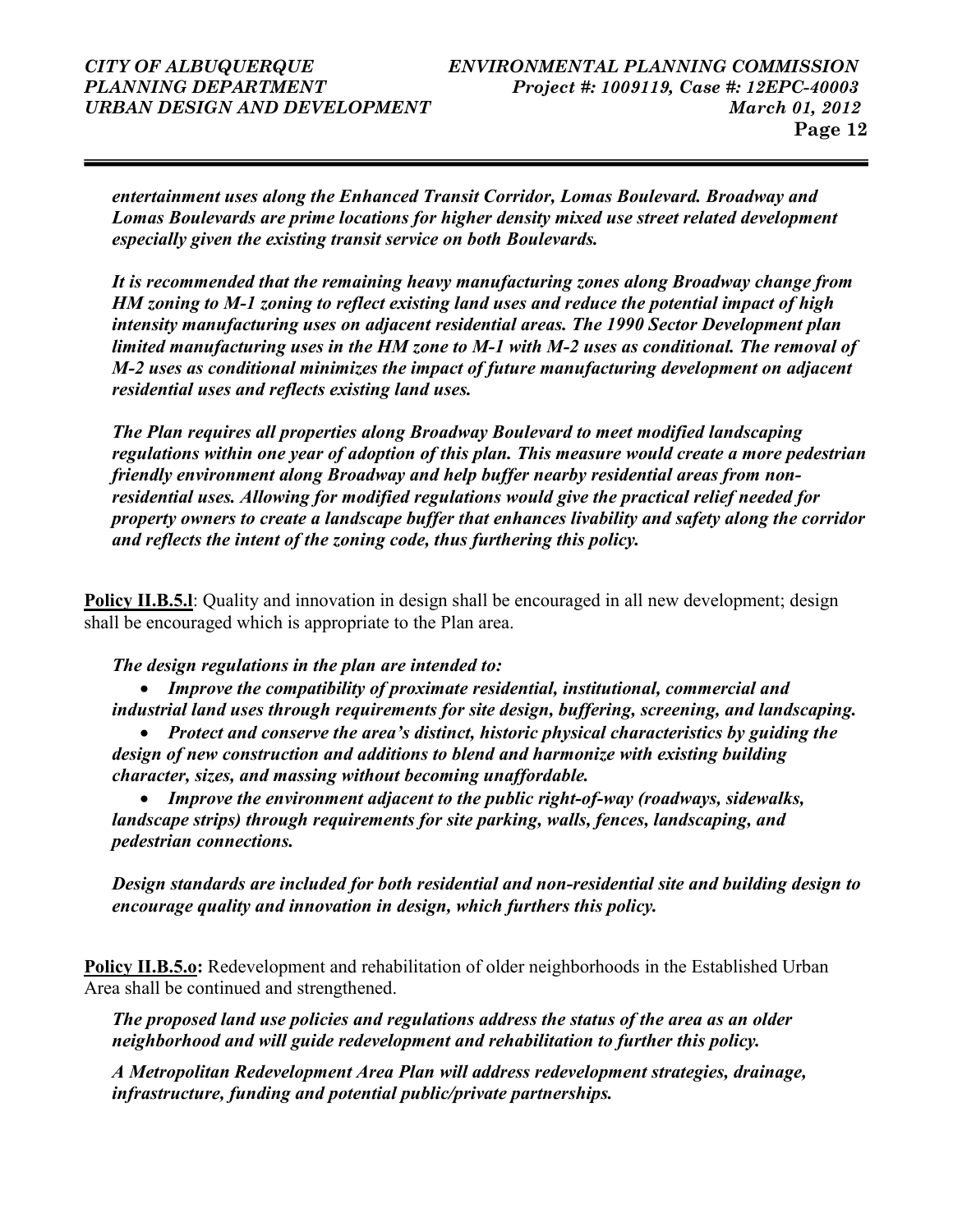#### Additional Designation as Central Urban

The subject site is located in the most distinctive part of the Established Urban area and has an additional designation of Central Urban with a Goal to "to promote the Central Urban Area as a focus for arts, cultural, and public facilities/activities while recognizing and enhancing the character of its residential neighborhoods and its importance as the historic center of the City. The two additional policies that address this distinctive designation follow.

#### Central Urban Area applicable policies include:

### Policy II.B.6: CENTRAL URBAN AREA\*

The goal is to promote the Central Urban Area as a focus for arts, cultural, and public facilities/activities while recognizing and enhancing the character of its residential neighborhoods and its importance as the historic center of the City.

\*NOTE: The Central Urban Area is a portion of the Established Urban Area and as such is subject to policies of section II.B.5. as well as to those listed here. Development intensities in the

Central Urban Area should generally be higher than in other portions of Established Urban.

Policy II.B.6.a: New public, cultural, and arts facilities should be located in the Central Urban area and existing facilities preserved.

This Plan furthers this policy with recommendations that include:

- A plazuela that includes visual art to commemorate the crossroads of the Carnuel Trail and the Camino del Lado.
- Signage to identify Edith Boulevard as a historic corridor. This is an important cultural corridor that should emphasize the importance of Edith and its history as the Camino del Lado
- Public art and nichos (i.e. decorative niches) on Edith and Lomas Boulevards to create community identity and to create a visual connection with nichos on the south side of Edith and Lomas Boulevard.

Policy II.B.6.b: Upgrading efforts in neighborhoods within the Central Urban Area should be continued and expanded and linkages created between residential areas and cultural/arts/recreation facilities.

### This Plan furthers this policy with recommendations that include:

- Enhanced pedestrian routes along Mountain Road, Odelia Road, and Edith Boulevard.
- Installation of public art and lighting in the I-40 underpass to improve safety and help unify the community by removing a barrier between the north and south halves of the neighborhood.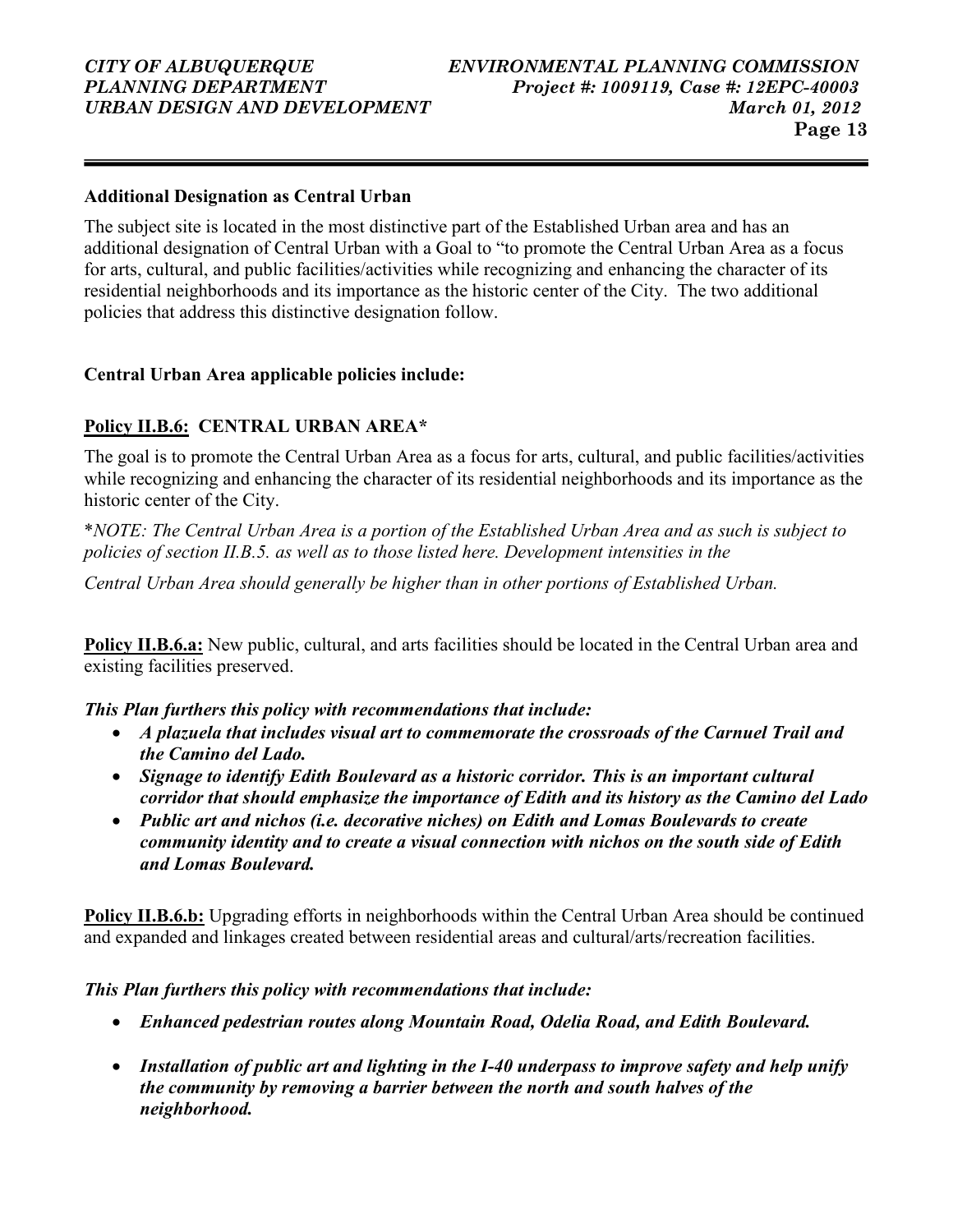• Additions to the bicycle network to provide the neighborhood with the connectivity they desire. Bicycle commuters working in the downtown and connecting neighborhoods could easily take advantage of intermodal transit opportunities especially along Mountain Road and Odelia/Indian School Road.

#### Policy II.B.7 ACTIVITY CENTERS

The goal is to expand and strengthen concentrations of moderate and high-density mixed land us and social/economic activities which reduce urban sprawl, auto travel needs, and service costs, and which enhance the identity of Albuquerque and its communities.

Policy II.B.7.i: Multi-unit housing is an appropriate use in Neighborhood, Community and Major Activity Centers.

Higher density multi-unit housing would be allowed and encouraged in the proposed neighborhood activity center on Mountain Road between Broadway and Edith, thereby furthering this policy.

#### Policy II.C 5. HISTORIC RESOURCES

The Goal is to protect, reuse, or enhance significant historic districts and buildings.

#### Policy II.C.5.a:

Efforts to provide incentives for the protection of significant districts and buildings shall be continued and expanded.

Implementation policy 4.1.7 in the MTSB SDP recommends that the historic character of the neighborhood be protected and promoted. This includes architectural character and scale of housing stock, historically significant buildings, narrow roads and traditional development patterns. Public improvements are directed to the historic corridor along Edith Boulevard and the historic crossroads of Mountain and Edith. Tax credit programs for historic rehabilitations and standards for the rehabilitation of older structures appear in the appendix. These efforts and incentives further the intent of this policy.

### Policy II.C. 9. COMMUNITY IDENTITY AND URBAN DESIGN

The Goal is to preserve and enhance the natural and built characteristics, social, cultural and historical features that identify Albuquerque and Bernalillo County sub-areas as distinct communities and collections of neighborhoods.

Policy II.C.9.a: The City and County differentiate into thirteen sub-areas as shown on the Community Areas map; the unique character and constituent neighborhoods of each area identified on the Community Areas map shall be respected in all planning and development actions.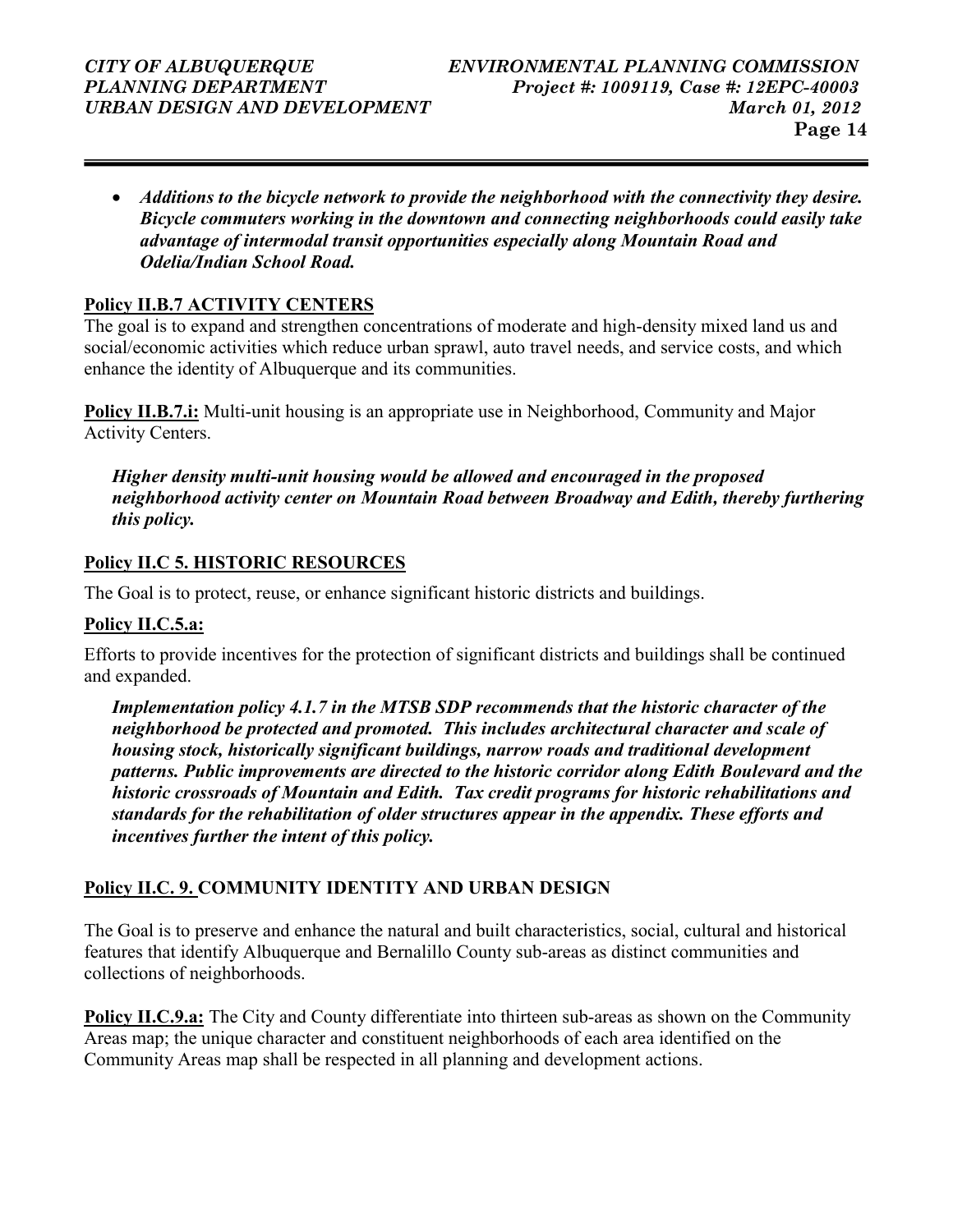Policy II.C.9.b: In each Community Area, strategic planning, neighborhood planning, development and redevelopment shall be evaluated in light of its relationship to and effect upon the following:

- 1) The natural environment
- Indigenous vegetation and other materials appropriate to landscapes.

- Topography and landscape features such as arroyos, the Rio Grande and bosque, the foothills and escarpments

- Soils and erosion potential
- Colors and textures of the natural environment
- Views
- 2) Built environment
- Height and massing of buildings
- Setbacks from the street
- Placement of entrances and windows
- Walls and fences
- Parking areas design and relationship to buildings
- Road widths, sidewalks, curb cuts, medians
- Grain of streets/size of parcels
- Patterns of movement (e.g. pedestrian connections, access to transportation/transit)
- Street furniture (e.g. bus stops, street lights, signs)
- Landscaping materials, both planting and hardscape
- Public infrastructure (e.g. drainage facilities, bridges)
- Social interaction opportunities
- Relationship between built and natural environment
- 3) Local history
- Architectural styles and traditions
- Current and historic significance to Albuquerque
- Historic plazas and other Activity Centers
- 4) Culture and traditions
- Cultural characteristics of residents
- Community celebrations and events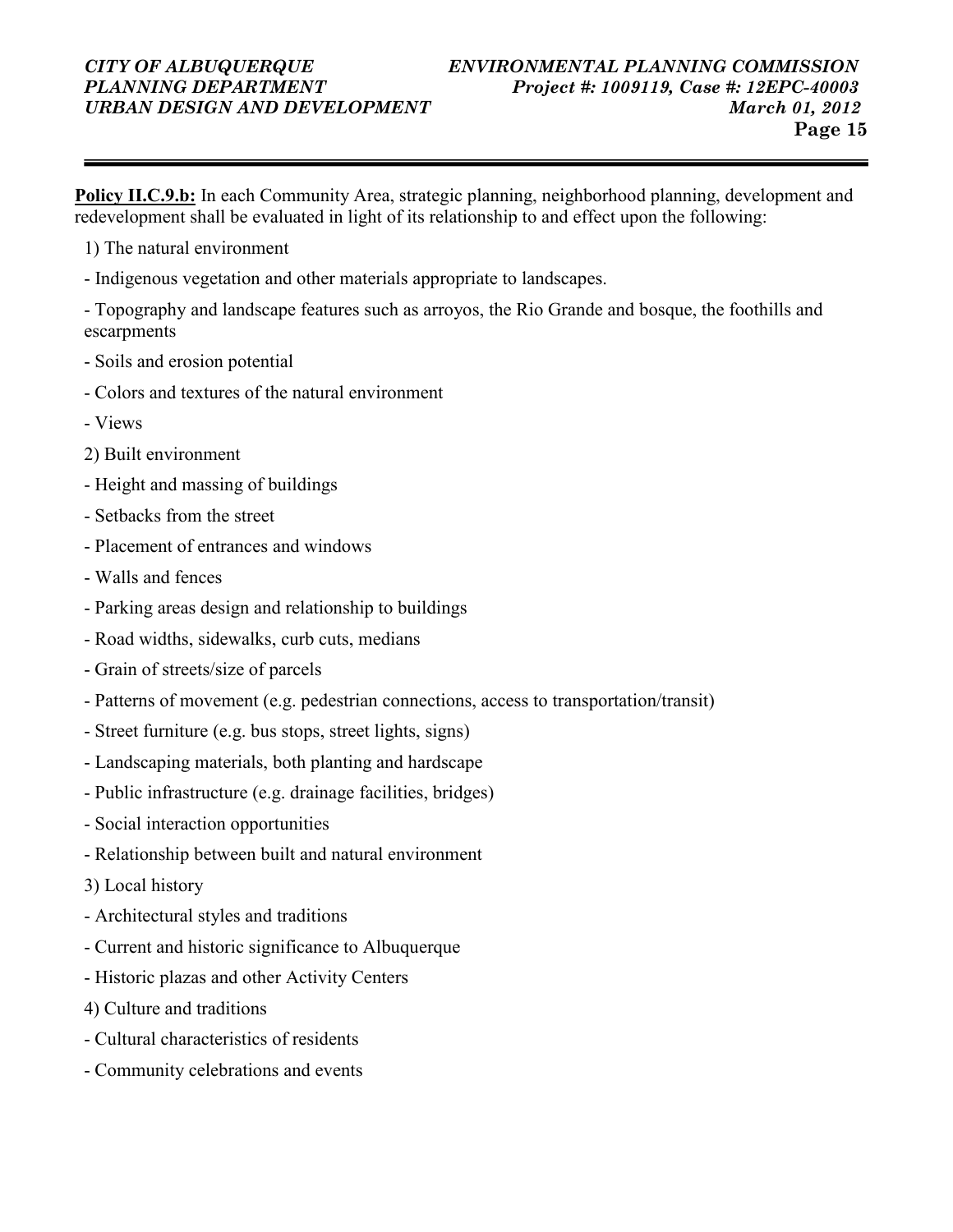The MTSB SDP is a distinct part of Albuquerque. The historic character of the neighborhood and the land use variety within the neighborhood make this a unique neighborhood in the Downtown area. The zoning and policies proposed in the MTSB SDP are written to achieve certain goals: to better match the existing land use with the zoning, to allow for appropriately scaled and designed infill development, to preserve and celebrate the historic character and to reinforce the area as primarily residential with mixed use corridors.

The proposed zone changes will support the Community Vision.

### Policy II.D.4: TRANSPORTATION AND TRANSIT

The Goal is to develop corridors, both streets and adjacent land uses that provide a balanced circulation system through efficient placement of employment and services, and encouragement of bicycling, walking, and use of transit/paratransit as alternatives to automobile travel, while providing sufficient roadway capacity to meet mobility and access needs.

Policy II.D.4.b: The City will structure capital expenditures and land use regulations in support of creating additional housing and jobs within Major Transit and Enhanced Transit Corridors, and will promote ongoing public/private cooperation necessary to create private market conditions that support intensified development of jobs and housing in these corridors.

This policy is furthered by the land use regulations of the C-2 zone which support additional housing and jobs along the transit corridors of Lomas and Menaul Boulevards.

The pending companion MRA plan will explore and encourage opportunities for public private partnerships and job creation along the Lomas Boulevard and Menaul Boulevard corridors.

Policy II.D.4.c: In order to add to transit ridership, and where it will not destabilize adjacent neighborhoods, additional dwelling units are encouraged close to Major Transit and Enhanced Transit streets.

Additional dwelling units will be allowed and encouraged on both Menaul and Lomas Boulevards with the proposed C-2 zoning, thus furthering this policy.

Policy II.D.4.g: Pedestrian opportunities shall be promoted and integrated into development to create safe and pleasant non-motorized travel conditions.

The Plan furthers this policy by recommending installation of decorative paving on Edith Boulevard to indicate shared use and give preference to pedestrians and bicyclists in order to discourage non-local motorized traffic. The proposed plazuela would provide an open gathering space for the community, increase pedestrian activity and serve as a visual cue to calm vehicular traffic. The proposed village center along Mountain Road is highlighted as an important link in the neighborhood Pedestrian network with pedestrian street crossings and the addition of crosswalks.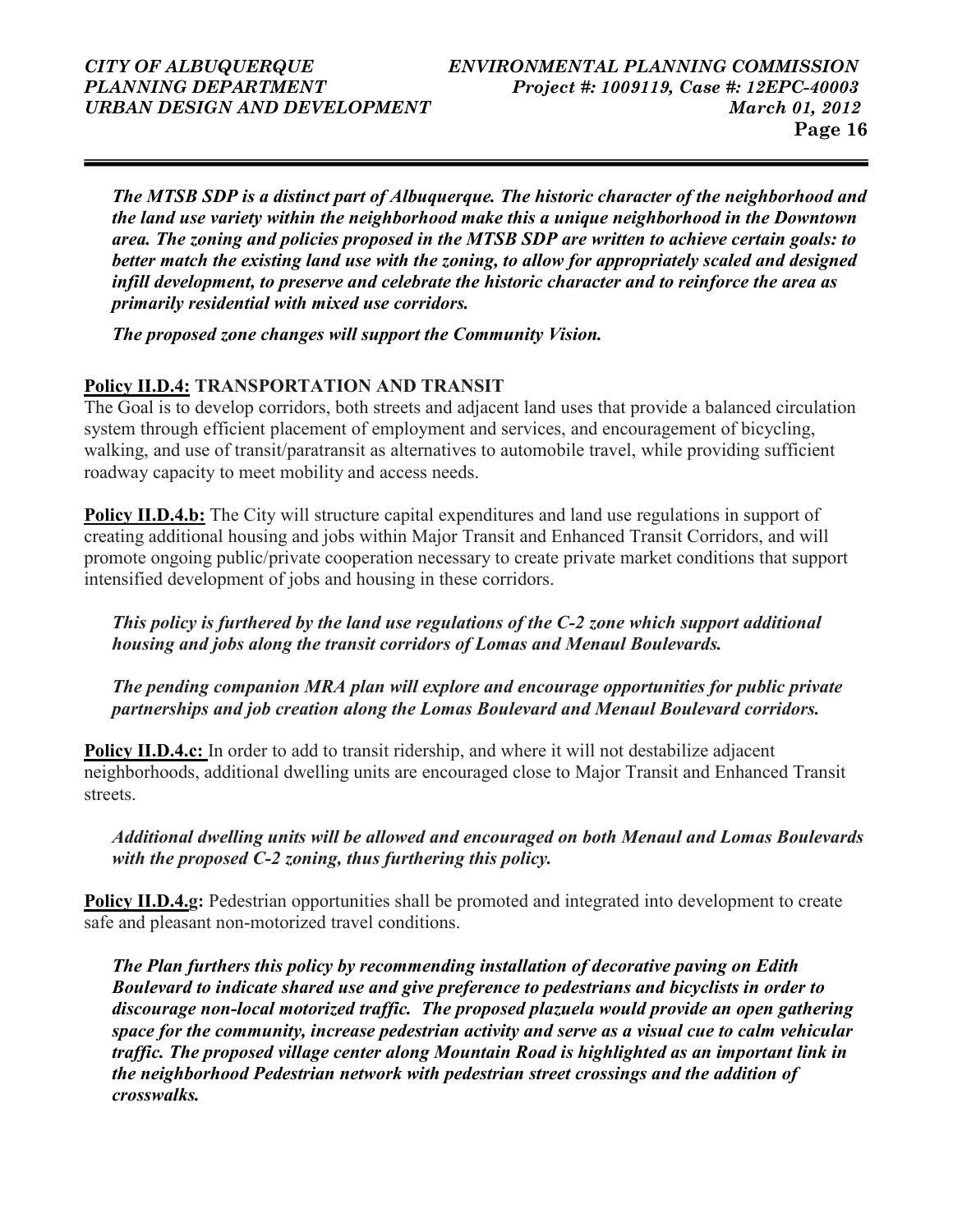Policy II.D.4.j: For each mode, potential transportation/emergency response hazards such as grade crossings, obsolete street geometry, and inadequate street lighting shall be minimized.

The Plan furthers this policy by recommending pedestrian lighting in several locations and requests a study of lighting deficiencies on the collector and local streets in the plan area. A raised median with low landscaping and decorative fencing on Odelia Road, just east of AHS is proposed to direct pedestrians to cross at the traffic light in front of the high school.

Policy II.D.4.p: Efficient, safe access and transfer capability shall be provided between all modes of transportation.

The Plan furthers this policy by recognizing that the Martineztown/Santa Barbara area is fairly well served by the City bus routes. All buses have access to the Alvarado Transportation Center, where riders can transfer to buses traveling west of the river. The pedestrian and bicycle linkages and paths, outlined and encouraged by the plan, will ensure access and transfer capabilities are available in the Plan area.

**Policy II.D.4.q:** Transportation investments should emphasize overall mobility needs and choice among modes in the regional and intra-city movement of people and goals.

In order to ensure the better feasibility and implementation opportunities, the plan recommends the commission of a Neighborhood Traffic Management Plan to improve Traffic Operations for the area. Additionally, a study to examine pedestrian access needs, roadway geometry deficiencies, bikeway needs, and traffic calming opportunities is recommended. This policy is furthered by the Plan's recognition and facilitation of different modes of travel to, from and within the area.

### Policy II.D.5 HOUSING

The goal is to increase the supply of affordable housing; conserve and improve the quality of housing; ameliorate the problems of homelessness, overcrowding, and displacement of low income residents; and assure against discrimination in the provision of housing.

Policy II.D.5.a: The supply of affordable housing, shall be preserved and increased and the opportunity to obtain standard housing for a reasonable proportion of income assured.

The proposed zone changes will allow for a variety of housing types and mix of uses in appropriate locations while acknowledging the community's desire to preserve existing lowdensity housing and conserve and improve it. Affordable housing is addressed by Plan recommendations regarding incentives and support services, and in a broader sense by supporting zone categories that allow smaller lots and higher densities which are generally more affordable than single, larger lots, thus furthering this policy's intent.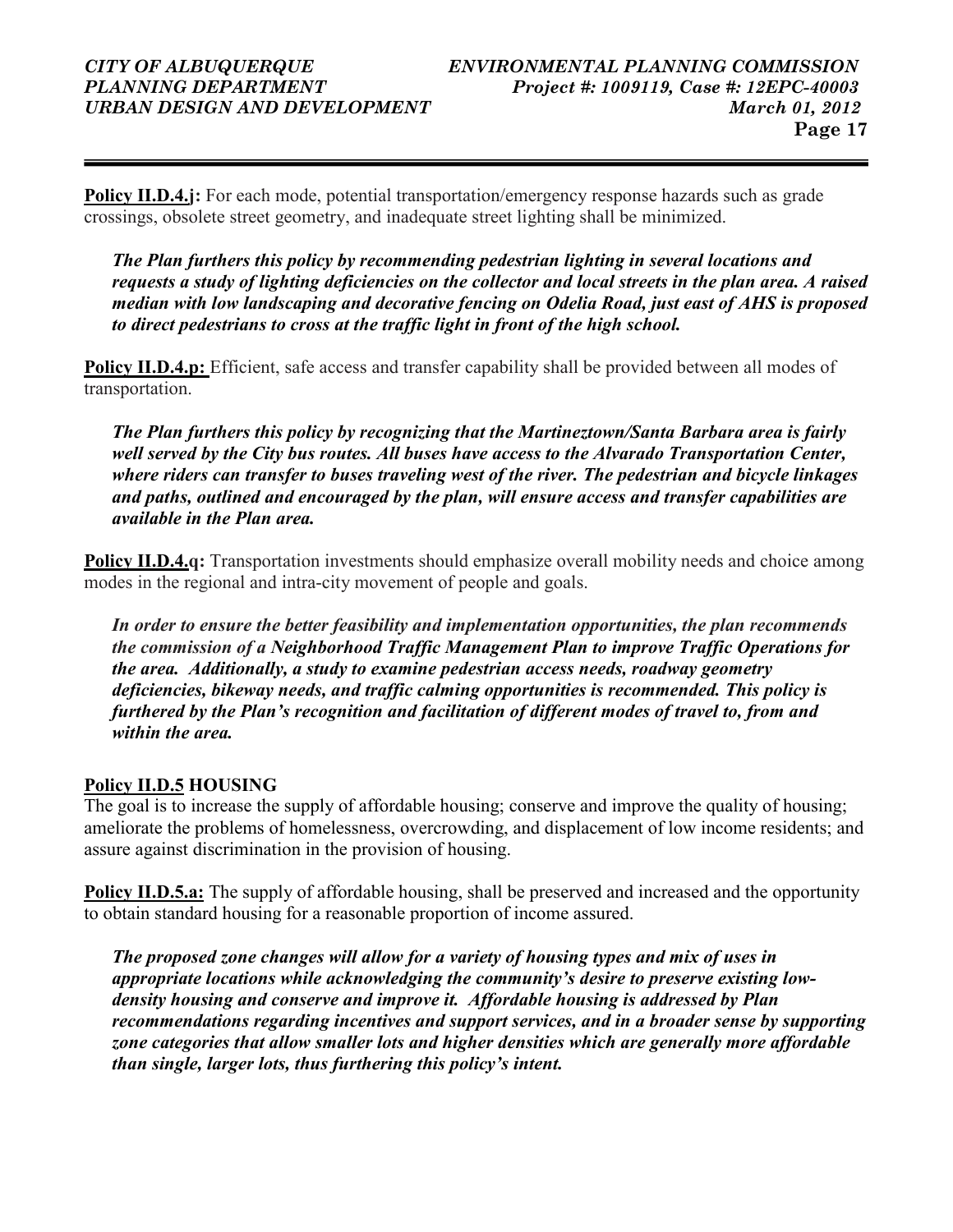### Policy II.D.6 ECONOMIC DEVELOPMENT

The Goal is to achieve steady and diversified economic development balanced with other important social, cultural, and environmental goals.

Policy II.D.6.f: The City and the County should remove obstacles to sound growth management and economic development throughout the community.

The MTSB SDP proposes rezonings to stabilize the predominant residential land uses in the area. It also creates mixed use zones that allow a range of land uses with development standards appropriate to the location of the sites relative to the residential neighborhood. This removes existing obstacles to expanded economic development, and balances growth with social, cultural and environmental goals of MTSB and the community at large, which furthers this policy.

The proposed zone changes will address disinvestment in the area and will foster expanded economic development opportunities balanced with the community desire to protect residential areas. The proposed MTSB VC zone is intended to create and promote a neighborhood activity center, which will help create jobs and thereby balance jobs with housing and population. Additionally, any existing commercial uses not allowed by new zoning categories will become approved, conditional uses upon adoption of this Plan.

Policy II.D.g: Concentrations of employment in Activity Centers should be promoted in an effort to balance jobs with housing and population and reduce the need to travel.

This policy is furthered by the proposal of a neighborhood activity center along Mountain Road between the railroad tracks and Edith Boulevard to concentrate new employment opportunities in an effort to balance jobs with housing and population and reduce the need to travel.

### Policy II.D.9. PUBLIC SAFETY

The Goal is to develop a safe and secure community in cooperation with the public and other governmental agencies.

Policy II.D.9.d: Emergency and routine crime prevention efforts shall be continued and improved.

This policy is furthered by Plan recommendations that include:

- Increased police patrols and presence in the neighborhood, particularly around parks;
- Coordination between APD and Code Enforcement to close known drug houses and patrol vacant housing until they can be renovated and/or demolished;
- Provision of reflectors in center of street to indicate fire hydrant locations.

### North Valley Area Plan (Rank II)

The North Valley Area Plan was adopted in 1993. (See http://www.cabq.gov/planning/publications/northvly.pdf)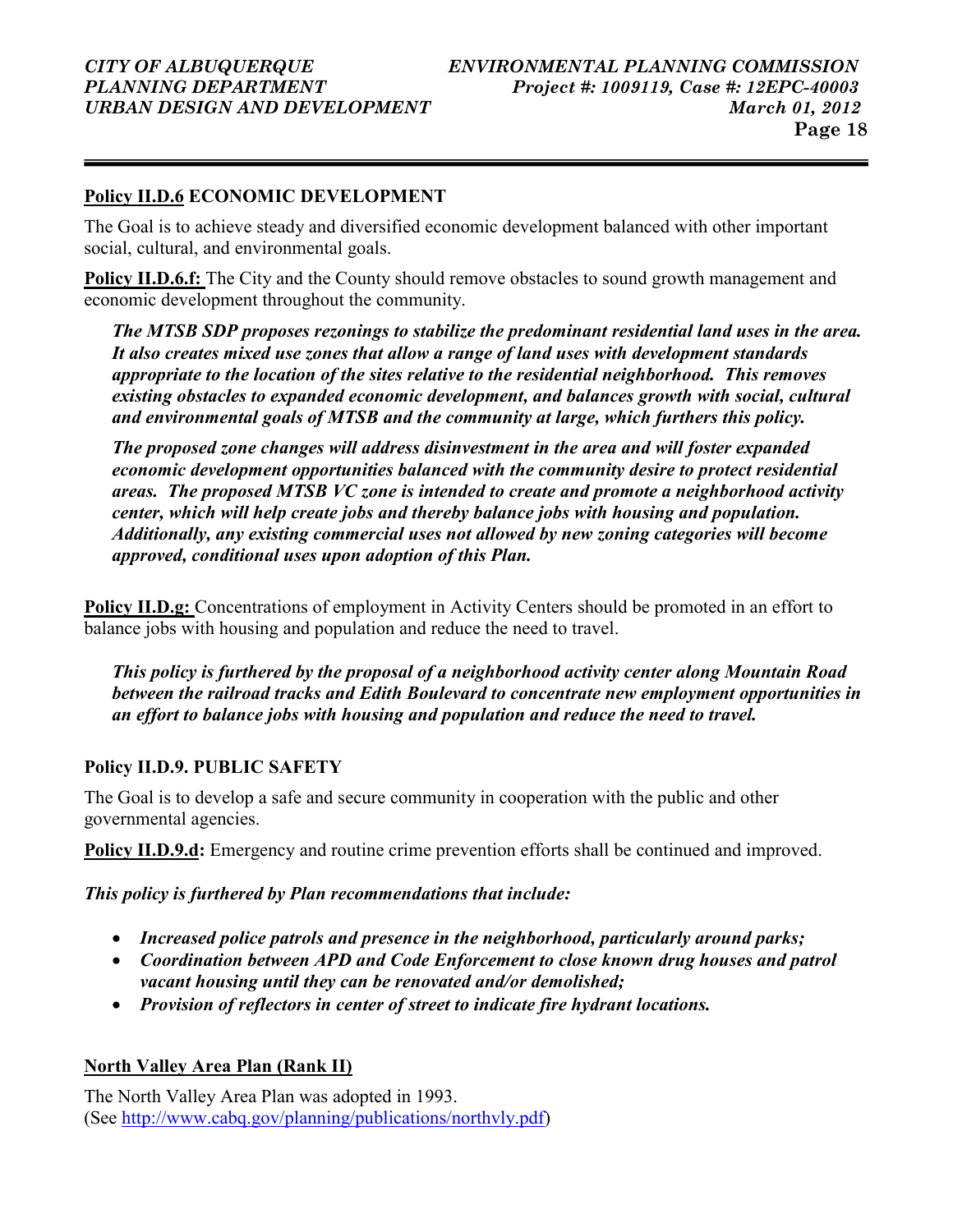The Plan generally encompasses properties south of the Bernalillo/Sandoval County line, North of Interstate Highway 40, West of Interstate Highway 25 and East of the Rio Grande. The area addressed by the Plan is 28.5 square miles. Of that total area, 4.01 square miles are within the corporate limits of the Village of Los Ranchos de Albuquerque and not subject to the Plan. Of the remaining area, 14.38 square miles are within the City of Albuquerque, and 10.15 square miles are within unincorporated Bernalillo County.

The process used to develop the Plan is based on Sustainable Community Development principles, which are used to describe the economic and cultural growth gained through the retention and stewardship of local resources. Community building is a necessary step in economic development wherein residents and businesses communicate and structure mutually beneficial exchanges.

The portion of the MTSB SDP that falls within the boundaries of the North Valley Area Plan is the northern portion between Menaul and Interstate 40 and between the railroad tracks and Interstate 25.

Applicable goals and policies are:

Goal 6: To encourage quality commercial/industrial development and redevelopment in response to area needs in already developed/established commercial industrial zones and areas. To discourage future commercial/industrial developments on lots not already zoned commercial/industrial.

The MTSB SDP furthers this goal by allowing office and commercial uses in locations where these uses exist, are previously approved or are established through existing zoning. The development standards allow for new land uses and development that fit the needs and character of the neighborhood and North Valley area.

Rank II Facility Plan: Electric Service Transmission and Generation (2010-2020), revised 2012. Standards for the Location of Transmission Line Corridors, page 4. Standards for the Design of Transmission and Subtransmission Facilities, page 6.

The Facility Plan for Electric Service Transmission and Generation Facilities contains standards for the design and location of such facilities. PNM has provided the planning team with some language to address utility easements, landscaping and access to public utility facilities. The MTSB SDP contains language in Section 8.8 to address utilities. As the MTSB SDP area is a developed area, utility easement locations and access are already established.

#### Rank II Trails and Bikeways Facility Plan, 1993, revised 1996.

Goal: Facilitate commuter cycling

The MTSB SDP recommends measures to make the street system safe and proposes additional lanes and routes to provide critical connections to the existing bikeways system.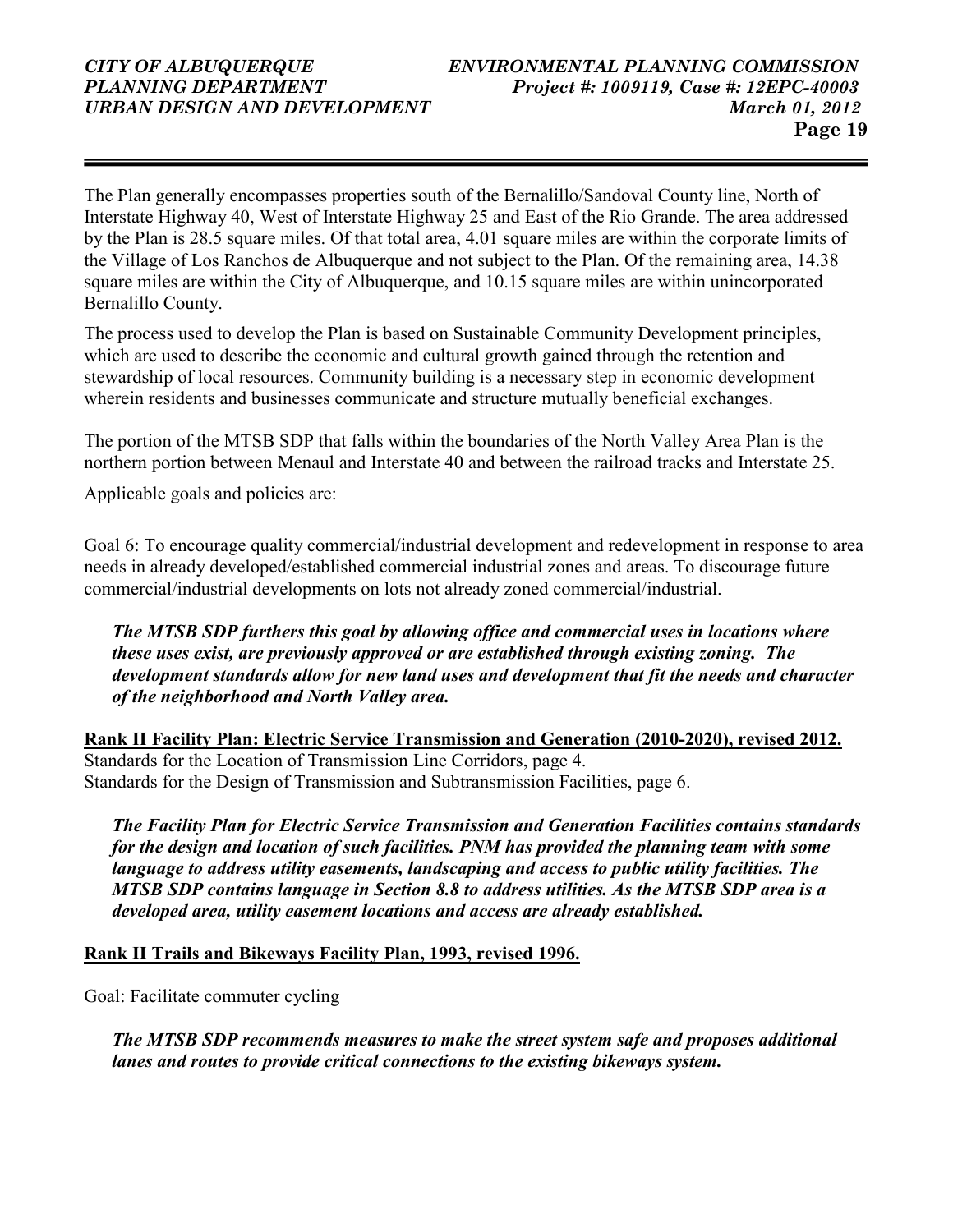### IV. SECTOR DEVELOPMENT PLAN MAP AMENDMENT (ZONE CHANGE)

#### Resolution 270-1980 (Policies for Zone Map Change Applications)

Resolution 270-1980 establishes policies and requirements, pursuant to the Comprehensive City Zoning Code, for deciding whether or not a zone change request is justified. This resolution which was based on a court case (Miller v. City of Albuquerque), establishes several tests (1A-1J) that must be met to justify a proposed zone change. The burden is on the applicant to provide sound justification for the proposed change.

Subsection 1D provides reasons that can be used to demonstrate that existing zoning is inappropriate because of one of three findings: 1) there was an error when the existing zone map pattern was created; or 2) changed neighborhood or community conditions justify the change; or 3) a different land use category is more advantageous to the community, as articulated in the Comprehensive Plan or other City master plan.

#### Note: Staff's analysis is in bold italics.

The Martineztown/Santa Barbara Sector Development Plan (MSBSDP) is justified pursuant to Resolution 270-1980. The proposed sector development plan map amendments (zone changes) are more advantageous to the community because they further a preponderance of applicable Goals and policies in the Comprehensive Plan and pertinent Rank II facility plans.

The proposed zone changes meet the R270-1980 criteria,  $1A - 1J$ , as follows:

1A. A proposed zone change must be found to be consistent with the health, safety, morals, and general welfare of the city.

The MSBSDP proposes zone changes that are consistent with the health, safety, morals and general welfare of the City. The proposed zone changes further a preponderance of applicable Goals and policies in the Comprehensive Plan and pertinent Rank II facility plans, including the Facility Plan for Arroyos and the Trails and Bikeways Facilities Plan. The purpose of such plans is to address the City's health, safety, morals and general welfare through Goals and policies; since the proposed zone changes are consistent with applicable Goals and policies in these plans, they are therefore consistent with the City's health, safety, morals and general welfare.

The purpose of the proposed zone changes is to address the continuing incompatibility of land use and zoning, such as existing residential uses on commercially zoned properties and manufacturing uses adjacent to residential uses. The MSBSDP proposes new zones and design regulations to ensure that new development will further Comprehensive Plan Goals, policies and the Community Vision in the MSBSDP and therefore will be consistent with the City's health, safety, morals and general welfare.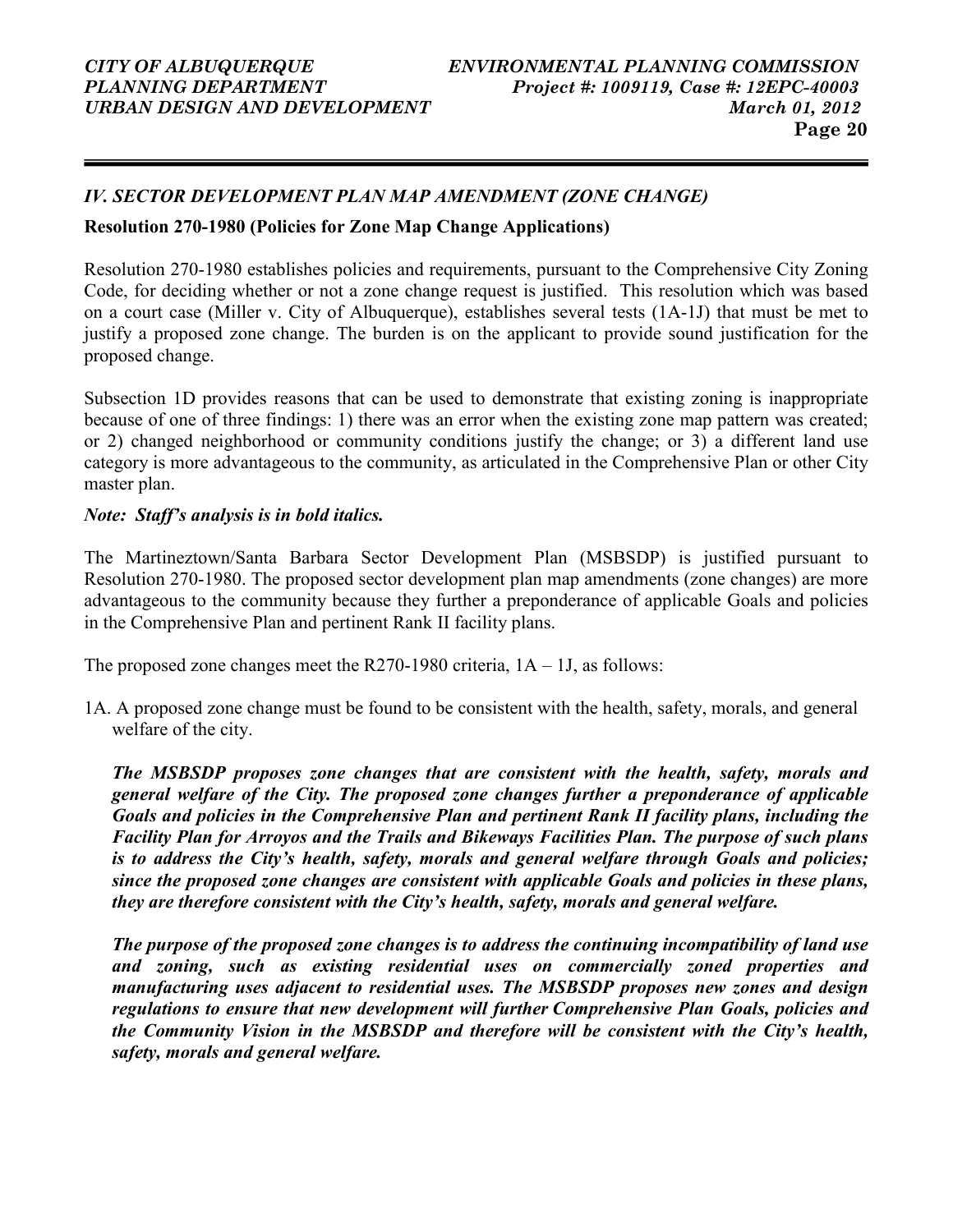1B.Stability of land use and zoning is desirable; therefore the applicant must provide a sound justification for the change. The burden is on the applicant to show why the change should be made, not on the city to show why the change should not be made.

The proposed zone changes will stabilize the area by helping to remedy discrepancies between existing land uses and zoning, such as instances when a zoning category does not reflect an existing use and/or community vision for the area. Aligning zone categories with existing uses will create consistency, establish consistent expectations and ensure that new development or redevelopment is appropriate given the area's historic, residential and commercial characteristics. This will create stability of land use and zoning.

Each proposed zone category has been carefully designed to ensure compatibility with existing uses and community values, and to avoid future land use and zoning conflicts that would have a destabilizing effect. The proposed zoning will reinforce the neighborhood's primarily residential character while encouraging commercial development that does not adversely affect quality of life. The General Design Regulations, which apply to all properties in the Plan area, will improve and create compatibility of proximate residential, commercial, institutional and industrial land uses through requirements for site design, buffering, screening and landscaping.

Mixed use zones will facilitate development of corridors and a neighborhood activity center that will bring commercial and residential uses to the area in a way that will not destabilize land use and zoning. Maintaining the existing zoning, however, could result in new development that destabilizes the neighborhood by continuing to allow heavy commercial and industrial uses adjacent to established residential uses.

1C. A proposed change shall not be in significant conflict with adopted elements of the Comprehensive Plan or other City master plans and amendments thereto including privately developed area plans which have been adopted by the City.

The zone changes proposed in the MSBSDP further applicable Goals and policies in the Comprehensive Plan, the Facility Plan for Arroyos, and the Trails and Bikeways Facility Plan, as follows:

The Martineztown/Santa Barbara Sector Development Plan (MSBSDP) furthers the Central Urban Goal and Policy II.B.6b of the Comprehensive Plan. The proposed zone changes will address incompatibility of land use and zoning and provide opportunities for compatible development, which will enhance the character of residential neighborhoods (Goal). Doing so constitutes an effort to upgrade Central Urban neighborhoods and strengthen linkages between neighborhoods and cultural/arts/recreation facilities (Policy II.B.6b).

The Martineztown/Santa Barbara Sector Development Plan (MSBSDP) furthers the Developing and Established Urban Area Goal and Policies II.B.5d, e, h, i, j, k, l and o of the Comprehensive Plan. The proposed zone changes will help create a quality urban environment that perpetuates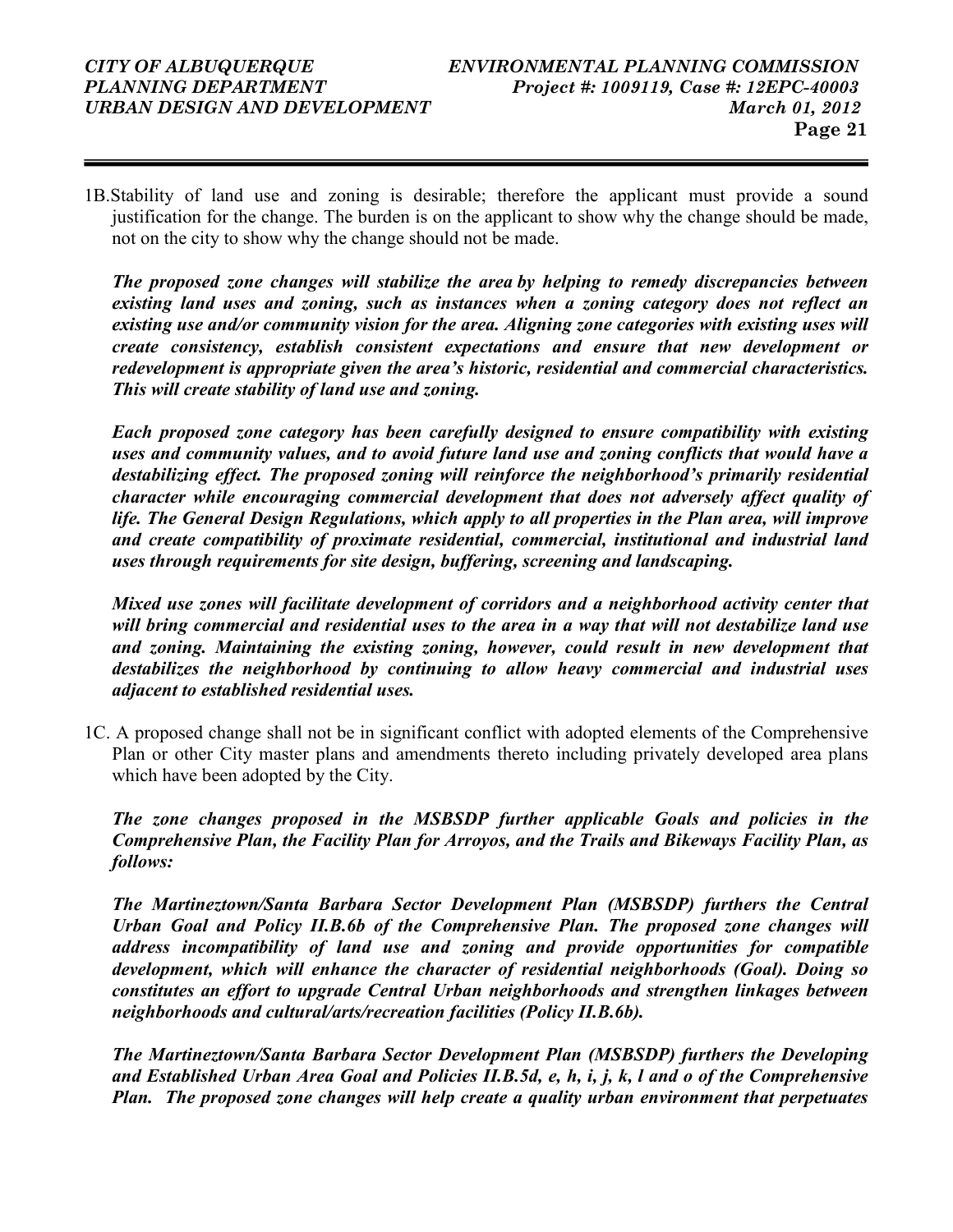the area as identifiable by strengthening its residential character while encouraging compatible non-residential development.

The proposed zone changes further Policy II.B.5d because the proposed zones and the general design regulations combine to ensure that the location, intensity and design of new development will respect neighborhood values and be compatible with existing land uses. Policy II.B.5e and o are furthered. The proposed zones will facilitate development in an area with existing urban facilities, without affecting neighborhood integrity (II.B.5e), and will promote continued and strengthened redevelopment efforts (II.B.5o). Policy II.B.5h is furthered because the proposed zone changes would allow for a housing density higher than single-family in areas with excellent access to the major street network, and where a mixed density pattern is already established by use.

The proposed zone changes further Policies II.B.5i and l. The proposed zones that allow employment and service uses, combined with the general design regulations, will help ensure that such uses are located to complement residential areas and minimize adverse effects (II.B.5i); the design regulations apply to all properties and are intended to promote quality design that is appropriate to the Plan area (II, B.51). Policies II, B.5j and k are also furthered. The proposed zone changes would allow commercially zoned areas to remain and expand, and create larger commercial areas at intersections and in a neighborhood-oriented center (II.B.5j). Land adjacent to arterial streets, where most traffic is, would be mostly for mixeduses and commercial uses, and would protect established residential neighborhoods by providing a buffer and transition area (II.B.5k).

The Martineztown/Santa Barbara Sector Development Plan (MSBSDP) furthers the Activity Centers Goal and Policy II.B.7i of the Comprehensive Plan. The proposed mixed-use zones, SU-2/MTSB MX and SU-2/MTSB VC, will strengthen concentrations of moderate density mixed land uses and social/economic activities along portions of the Broadway Blvd. and Lomas Blvd. corridors, and in the proposed neighborhood activity center near Broadway Blvd. and Mountain Rd. Such concentrations are intended to help reduce auto travel needs and service costs (Goal). Policy II.B.7i is furthered because medium-density multi-unit housing would be allowed and encouraged in the proposed neighborhood activity center.

The Martineztown/Santa Barbara Sector Development Plan (MSBSDP) furthers the Historic Resources Goal and Policy II.C.5a of the Comprehensive Plan. The Plan area contains several buildings with significant historic and architectural value that contribute to the area's character; preservation of historic architectural character is part of the overarching Community Vision (Goal). The proposed zones acknowledge the importance of existing residential character and will ensure that development and redevelopment are compatible with existing structures, thereby protecting and enhancing this significant historic area (Goal, Policy II.C.5a).

The Martineztown/Santa Barbara Sector Development Plan (MSBSDP) furthers the Community Identity and Urban Design Goal and Policies II.C.9a, b and c of the Comprehensive Plan. The proposed zone changes will support the Community Vision, which aligns with the goal of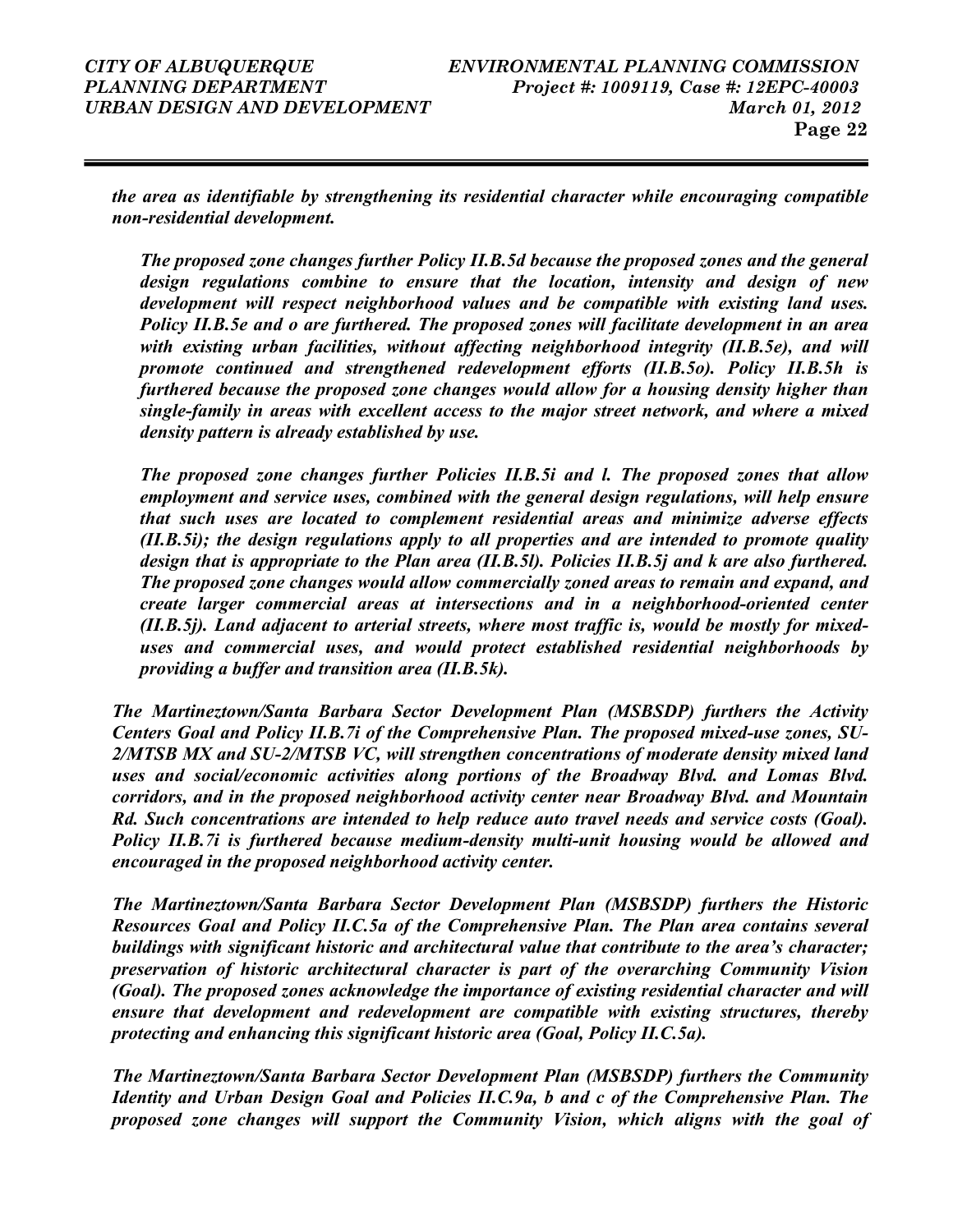preserving and enhancing the built and social characteristics of the area (Goal). In this community area, planning efforts have addressed the built environment, local history and culture and are reflected in the proposed plan's design regulations and recognition of characteristic history and culture (II.B.9b). The unique character of the area, as embodied in the neighborhoods, is respected because the proposed zone changes will support existing uses while providing opportunities for new, compatible development (II.C.9a). A proposed neighborhood activity center, with an appropriate scale, design and location, will be created through a new zone category and would reinforce the area's character.

The Martineztown/Santa Barbara Sector Development Plan (MSBSDP) furthers the Transportation and Transit Goal and Policies II.D.9b, c, g, p and q of the Comprehensive Plan. The proposed zone changes will facilitate development of corridors along Lomas and Broadway Boulevards that will result in an efficient placement of employment and services and will encourage alternatives to automobile travel (Goal). Such land use regulations, and the associated design standards, will support creating additional housing and jobs along Lomas Boulevard, an Enhanced Transit Corridor (II.D.9b). Development of additional dwelling units, in a manner that would not destabilize existing neighborhoods, is intended to result from the proposed zone changes along the Enhanced Transit Corridor (II.D.9c.) The Plan proposes pedestrian and bicycle connections and sidewalk improvements, which will be particularly important in the mixed-use areas that can result from the proposed zone changes (II.D.9g). The improved connectivity will support efficient transfers between all modes of transportation and will link land uses, as well as emphasize overall mobility needs and choice among modes (II.D.9p and q).

The Martineztown/Santa Barbara Sector Development Plan (MSBSDP) furthers the Housing Goal and Policies II.D.5a of the Comprehensive Plan. The proposed zone changes will allow for a variety of housing types and mix of uses while acknowledging the community's desire to preserve existing low-density housing and conserve and improve it (Goal). Affordable housing is addressed by Plan recommendations regarding incentives and support services, and in a broader sense by supporting zone categories that allow smaller lots and higher densities which are generally more affordable than single, larger lots (II.D.5a).

The Martineztown/Santa Barbara Sector Development Plan (MSBSDP) generally furthers the Economic Development Goal and Policy II.D.6g of the Comprehensive Plan. The proposed zone changes will address disinvestment in the area and will foster economic development that will be balanced with the community desire to protect residential areas (Goal). The new SU-2 MTSB VC zone is intended to create and promote a neighborhood activity center, which will help create jobs and thereby balance jobs with housing and population (II.D.6g). Existing uses in the SU-2/HM and SU-2/C-3 zones will become approved conditional uses.

The Martineztown/Santa Barbara Sector Development Plan (MSBSDP) furthers the Goal of the Rank II Trails and Bikeways Facility Plan to facilitate commuter cycling by supporting an increased number of bicycle routes and bicycle trails in the area. The proposed zone changes will generally help provide a mixture of land uses; mixed-uses generally promote non-vehicular transportation modes by allowing a variety of uses in close proximity.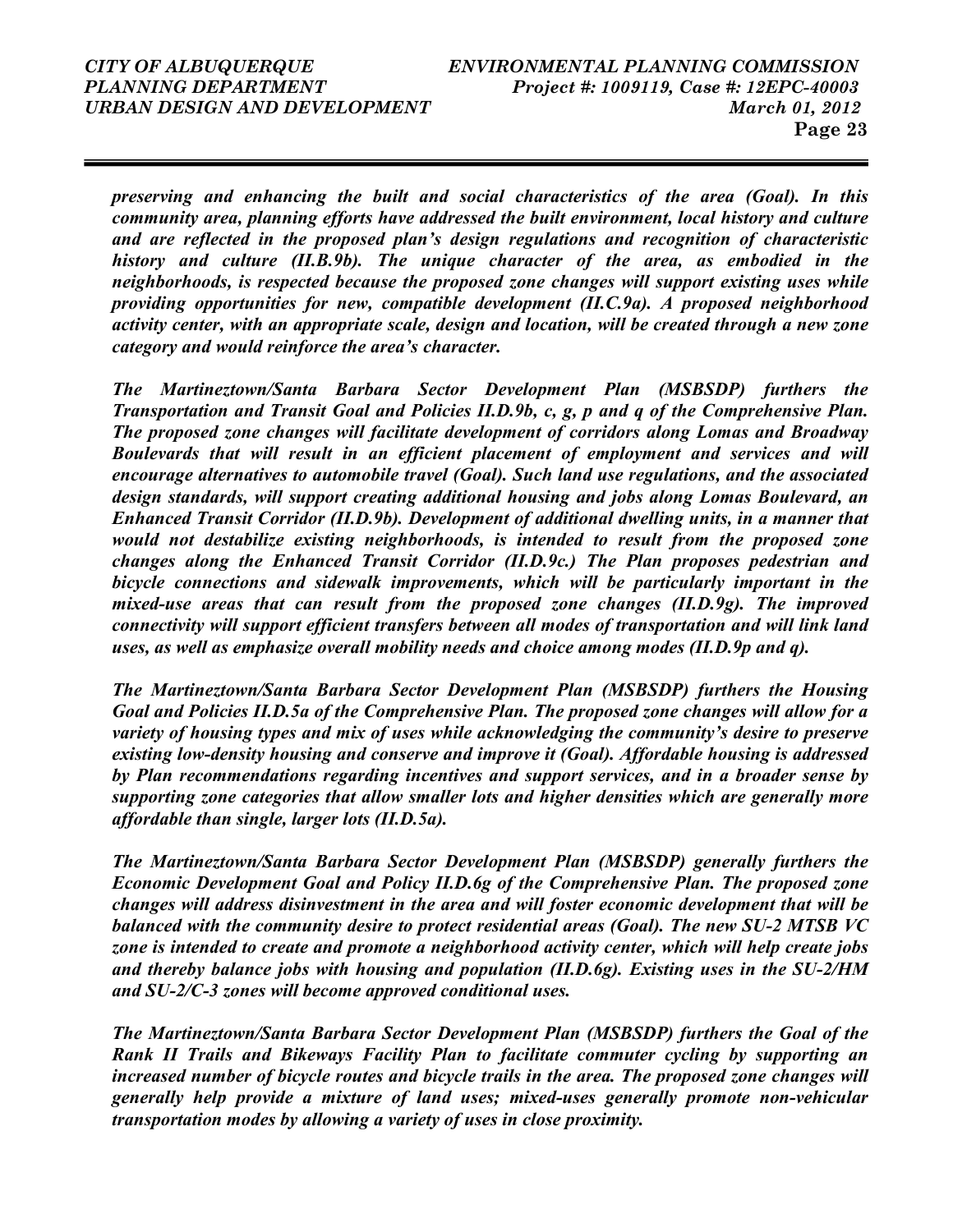In sum, the proposed MSBSDP and the zone changes therein further a preponderance of applicable Goals and policies in the Comprehensive Plan. Also furthered are applicable Goals and policies in the Trails and Bikeways Facility Plan.

- 1D. The applicant must demonstrate that the existing zoning is in appropriate because:
	- 1) there was an error when the existing zone map pattern was created, or
	- 2) changed neighborhood or community conditions justify the change, or
	- 3) a different use category is more advantageous to the community, as articulated in the comprehensive Plan or other City master plan, even though (1) and (2) above do not apply." Regarding the proposed zone changes:
	- (1) There was no error when the existing zone map pattern was created; an error does not justify the proposed zone changes.
	- (2) Though some conditions have changed in the neighborhood and/or community, many significant issues regarding land use and zoning have not: incompatibility of land use and zoning is still prevalent, and heavy commercial development continues to be possible next to established residential areas.
	- (3) The proposed zone changes will result in different land use categories that will be more advantageous to the community because they further a preponderance of applicable Comprehensive Plan Goals and policies, and applicable Rank II plan Goals and policies, and reflect the community's vision for the area. Please refer to Subsection 1.C herein for an analysis of applicable Goals and policies.

The proposed zone changes will create different land use categories through the establishment of the following new zones: SU-2/MTSB NR (Neighborhood Residential), SU-2/MTSB C-2 (Community Commercial), SU-2/MTSB VC (Village Center) and SU-2/MTSB MX (Mixed Use). These zones are designed to implement a primary MSBSDP goal- to encourage commercial and industrial development without compromising residents' quality of life.

The proposed zone changes promote and support the overall Community Vision of the MSBSDP, which is supported by specific Land Use and Zoning Goals and Objectives. The community desires to retain its overall low-density residential character; zone changes to SU-2/MTSB NR, SU-2/MTSB R-2, SU-2/MTSB MX and SU-2/MTSB VC can accommodate a range of residential possibilities, from single-family to medium density residential including infill development and affordable housing. Existing uses, not allowed by new zones, will become approved, conditional uses.

The community also desires commercial activity, as long as its operations do not diminish residents' quality of life. The new SU-2/MTSB VC zone is a mechanism for creating a Neighborhood Activity Center along a portion of Mountain Road and for encouraging mixed-use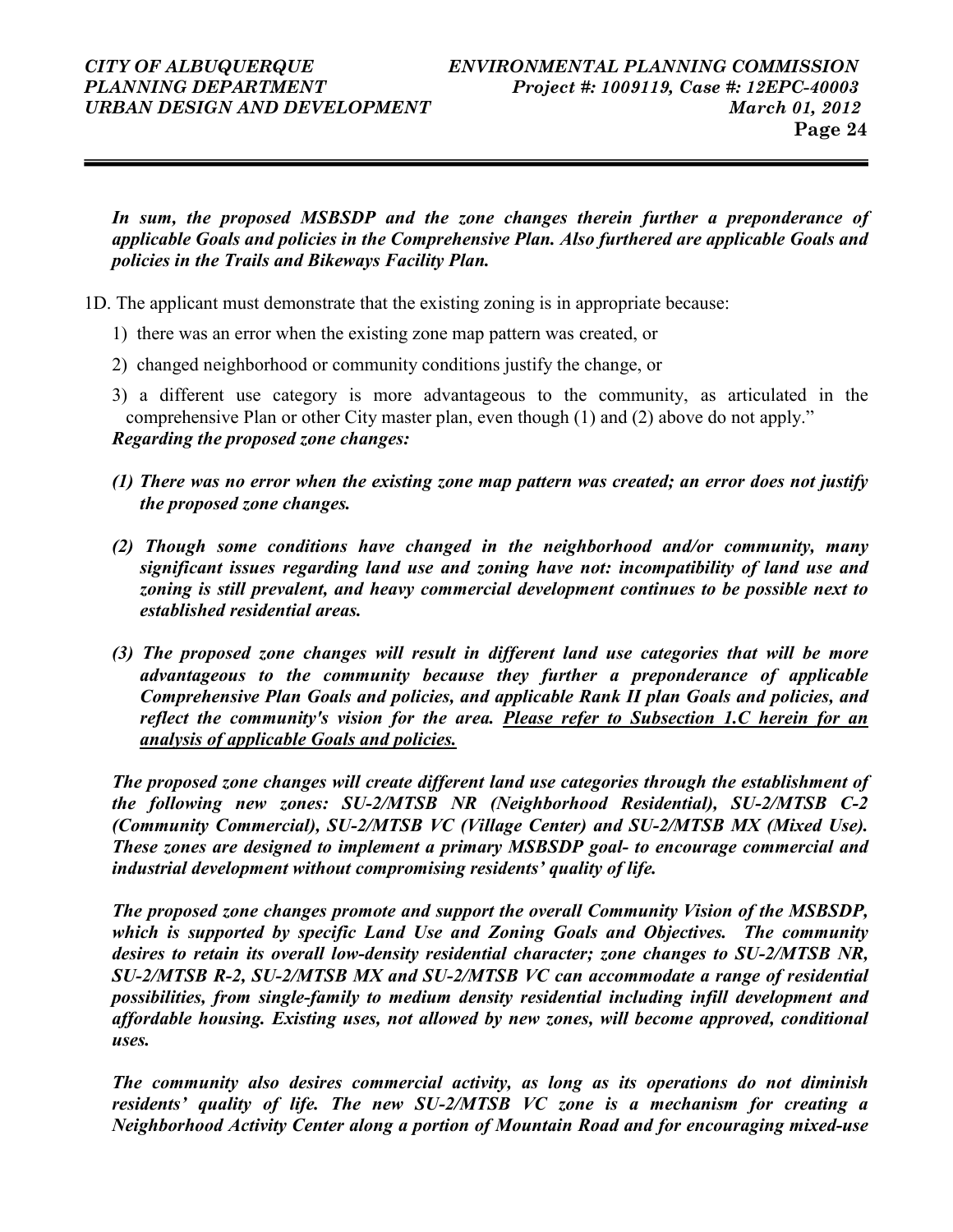development. The SU-2/MTSB MX zone would provide a mixed-use setting along Lomas Boulevard, a designated Transit corridor. Both zones would support services and businesses to serve the neighborhood and the wider community and would also provide an opportunity for medium density housing in appropriate locations.

The new SU-2/MTSB C-2 and SU-2/MTSB M-1 zones are proposed to replace the SU-2/C-3 and SU-2/HM zones, respectively. The SU-2/MTSB C-2 is proposed to accurately label existing uses on properties zoned SU-2/C-3 by the 1990 MTSBSDP. The 1990 plan restricted uses in the C-3 Heavy Commercial zone to C-2 uses, with some additional C-3 uses allowed only in an existing building. Commercial activity continues to be desired, provided that operations do not diminish quality of life. The SU-2/MTSB C-2 zone will reconcile the discrepancy between existing uses and zoning and will ensure that commercial uses will not adversely affect adjacent and nearby residential uses. The C-3 uses that would be allowed without the proposed zone change, even when conducted in an enclosed building, have the potential to be harmful and are not desired close to residential uses, which are a defining characteristic of the neighborhood.

The SU-2/HM (Heavy Manufacturing) zone was applied in 1990 to properties where the actual uses were light manufacturing and heavy commercial. The intention was to make land use and zoning more compatible. However, over twenty years later, incompatibility of land use and zoning remains a significant concern in the Plan area. The new SU-2/MTSB M-1 zone would allow light manufacturing uses and recognizes the importance of the established manufacturing and wholesaling uses west of Broadway Blvd. The few proposed, prohibited uses would only apply east of Broadway Blvd., and are the uses that would have the greatest adverse effects upon adjacent and nearby residential uses. Existing SU-2/HM and SU-2/C-3 uses that are not allowed by the SU-2/M-1 and SU-2/C02 zones will become approved, conditional uses.

Recent Comprehensive Plan amendments (2002), commonly referred to as "Centers and Corridors", are policies that clearly point to promoting infill and redevelopment of underutilized properties, increasing density along corridors in order to support transit, increasing intensity (height) in the corridors, and promoting mixed uses along the corridor.

 The current zoning along Lomas Boulevard is inappropriate because it allows uses that conflict with the Comprehensive Plan's Centers and Corridors policies as follows:

- i. The current zoning of SU-2/M-1 and SU-2/C-3 allows manufacturing uses and heavy commercial uses in distinct locations. A mixture of uses by area, which is considered more conducive to supporting centers and corridors, would not occur.
- ii. Auto-oriented uses, which conflict with the creation of pedestrian friendly, transit oriented corridors, dominate.
- iii. Design regulations that provide adequate setback provisions to protect adjacent residential neighborhoods are not included.
- iv. Building heights that are determined by angle planes, without restriction, allow very tall structures regardless of adjacent uses or structures.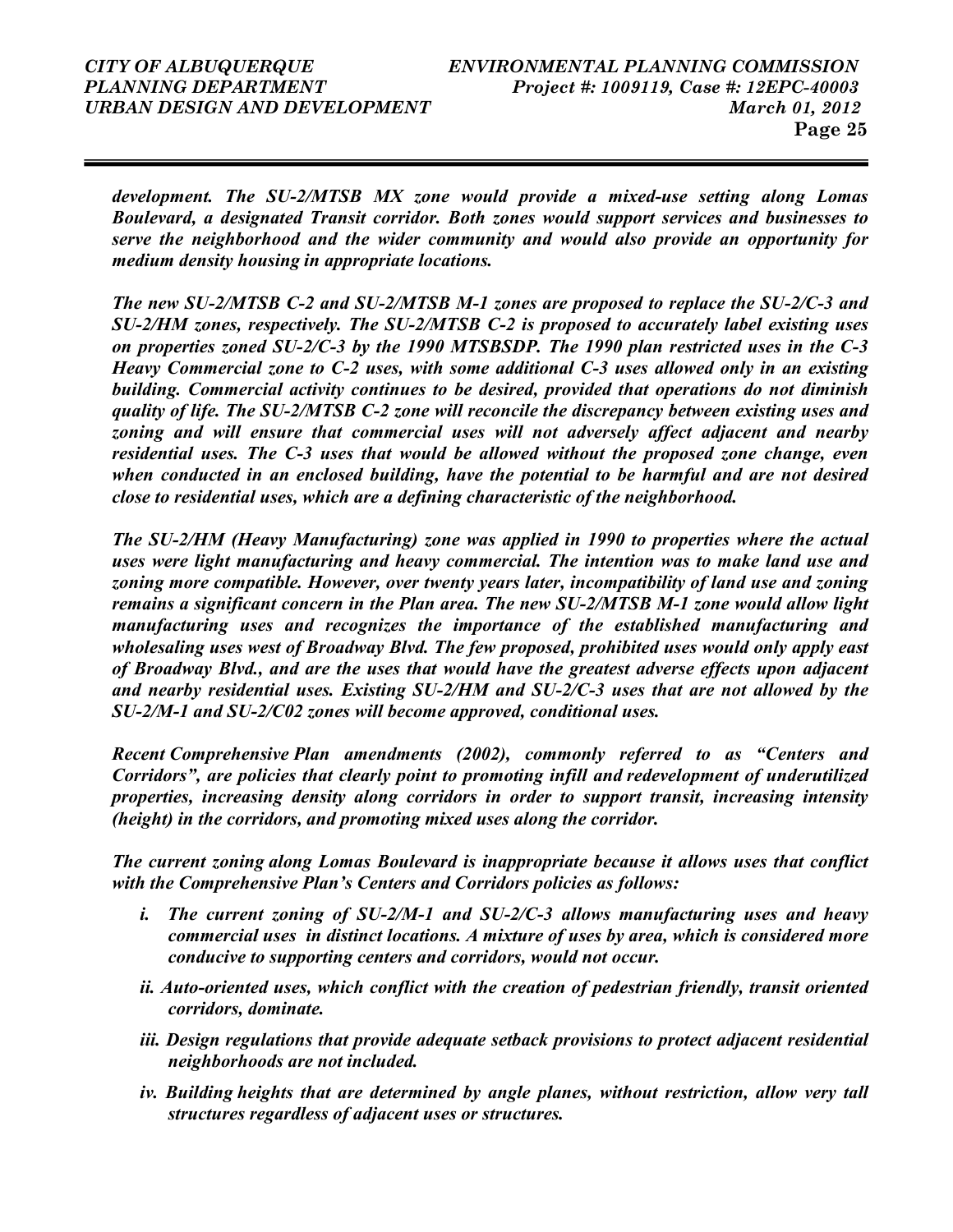The proposed SU-2/MTSB MX and SU-2/MTSB VC zones address and propose to remedy the above points.

The proposed zone changes are a mechanism for fulfilling the Community Vision articulated in the MSBSDP; they also further a preponderance of applicable Comprehensive Plan Goals and policies. By doing so, the resulting zone changes will be more advantageous to the community overall than the current zoning and therefore are justified.

1E. A change of zone shall not be approved where some of the permissive uses in the zone would be harmful to adjacent property, the neighborhood or the community.

The zoning categories utilized by the proposed zone changes will not contain permissive uses that would be harmful to adjacent properties, the neighborhood or the community. The proposed zones of SU-2/MTSB NR, SU-2/MTSB C-2, SU-2/MTSB VC and SU-2/MTSB MX are designed to implement one of the MSBSDP's primary goals- to support and encourage commercial and industrial development without compromising quality of life for residents.

 Permissive uses in the NR zone correspond to permissive uses in the Zoning Code's RC zone and R-1 zone; both are low impact zones. The SU-2/MTSB MX form-based zone prohibits several permissive uses from the M-1, M-2, P and PR zones, and several SU-1 uses such as adult amusement, campground and refining, among others, that could be harmful. The SU-2/MTSB VC zone, also form-based, allows permissive R-2 uses and permissive C-1 uses, but prohibits potentially harmful uses such as retail auto parts sales and gasoline sales.

Permissive uses in the SU-2/MTSB C-2 zone correspond to permissive uses in the Zoning Code C-2 zone. In the context of the MSBSDP, the C-2 zone is used to re-label existing C-3 zoning, which allowed C-2 uses permissively and some C-3 uses as long as they were conducted in an enclosed building. All zones are subject to the Plan's Design Requirements, which are intended to improve the compatibility of residential, commercial and industrial uses and thereby reduce the potential for harm to adjacent properties, the neighborhood or the community. In addition, individual zone categories contain requirements for open space and setbacks to created further compatibility between uses.

1F. A proposed zone change which, to be utilized through land development, requires major and unprogrammed capital expenditures by the City may be:

1) denied due to lack of capital funds, or

2) granted with the implicit understanding that the City is not bound to provide the capital improvements on any special schedule.

The proposed zone changes do not require any major and unprogrammed capital expenditures by the City.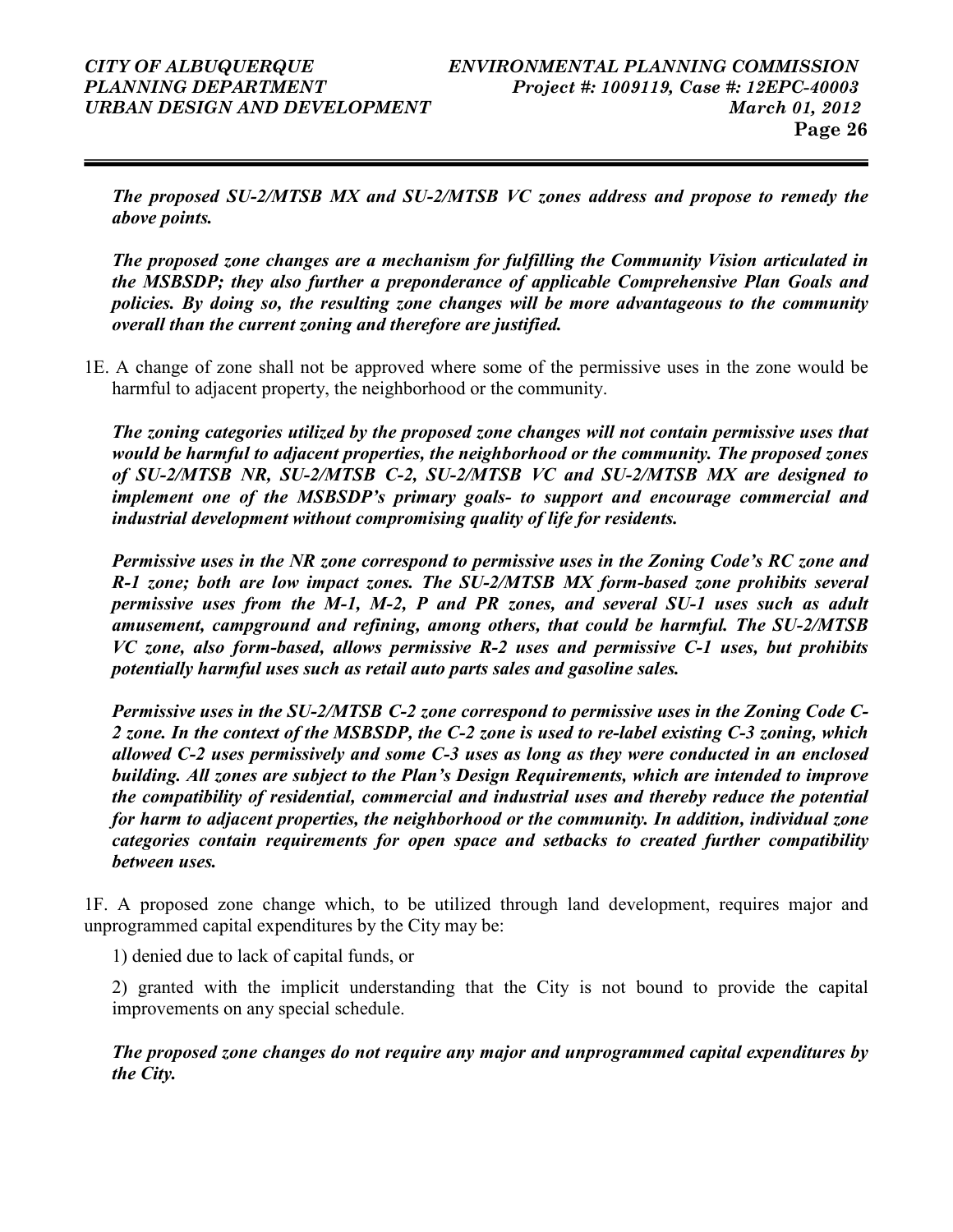1G. The cost of land or other economic considerations pertaining to the applicant shall not be the determining factor for a change of zone.

The cost of land or other economic considerations are not the determining factor for the proposed zone changes. Rather, the significant factors are that the proposed zone changes are more advantageous to the community as articulated in the Comprehensive and applicable Rank II facility plans (see response to Section 1C.), are therefore consistent with the City's health, safety, morals and general welfare (see response to Section 1A.).

1H. Location on a collector or major street is not in itself sufficient justification of apartment, office or commercial zoning.

The location of mixed use and higher density residential zoning on a collector or major street is not being used in itself to justify the proposed zone changes. The location of the proposed mixeduse zones (SU-2/MTSB MX, SU-2/MTSB VC) along the principal arterials of Lomas Boulevard and Broadway Boulevard is one of several considerations that figure into the primary reason that the proposed zone changes are justified; they are more advantageous to the community because they further a preponderance of applicable Goals and policies.

1I. A zone change request which would give a zone different from surrounding zoning to one small area, especially when only premise is involved, is generally called a 'spot zone'. Such a change of zone may be approved only when:

1) the change will clearly facilitate realization of the Comprehensive Plan and any applicable adopted sector development plan or area development plan, or

2) the area of the proposed zone change is different from surrounding land because it could function as a transition between adjacent zones, because the site is not suitable for the uses allowed in any adjacent zone due to topography, traffic or special adverse land uses nearby, or because the nature of structures already on the premises makes the site unsuitable for the uses allowed in any adjacent zone.

#### None of the zone changes proposed in the January 2012 Draft MSBSDP will create spot zones. Any subsequently proposed zone changes that could be considered spot zones would be justified because, in the context of the MSBSDP:

(1) the proposed zoning will clearly facilitate realization of applicable Comprehensive Plan Goals and policies as demonstrated in the response to Section 1.C herein. and/or

(2) The area of the proposed zoning is different from surrounding land because it could function as a transition between adjacent zones; the proposed zoning categories will establish and facilitate transitions between adjacent zones within the Plan area.

1J. A zone change request which would give a zone different from surrounding zoning to a strip of land along a street is generally called 'strip zoning'. Strip commercial zoning will be approved only where: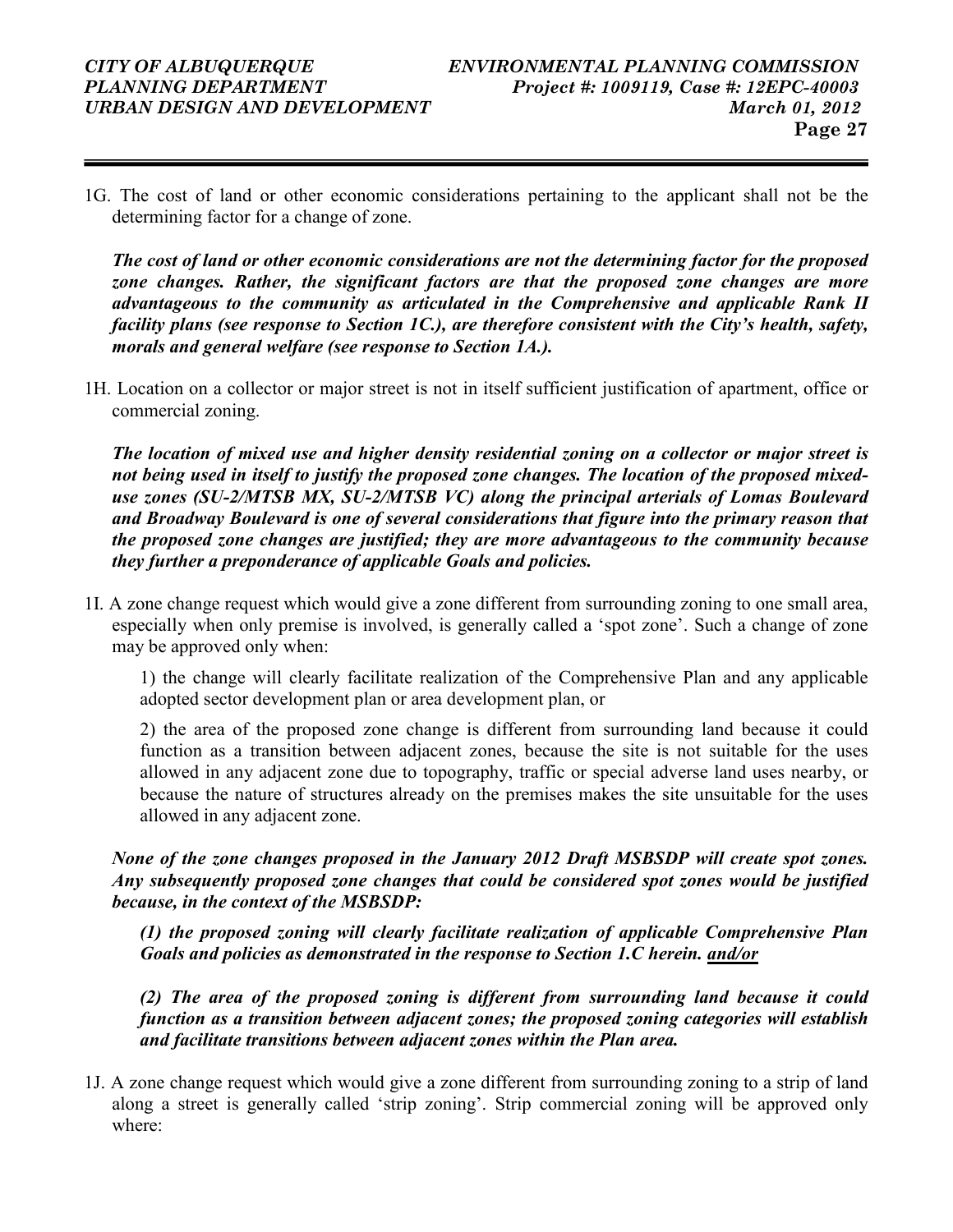1) the change will clearly facilitate realization of the Comprehensive Plan and any applicable adopted sector development plan or area development plan, and

2) the area of the proposed zone change is different from surrounding land because it could function as a transition between adjacent zones or because the site is not suitable for the uses allowed in any adjacent zone due to traffic or special adverse land uses nearby.

#### The proposed zone changes will create strip zones along a portion of Lomas Boulevard, Mountain Road, Broadway Boulevard, Edith Boulevard and fronting Interstate 40. The proposed strip zones are justified because:

(1) the proposed zoning will clearly facilitate realization of applicable Comprehensive Plan Goals and policies as detailed in the response to Section 1.C herein; and

(2) The area of the proposed zoning is different from surrounding land because it will function as a transition between adjacent zones; the proposed zoning categories establish and facilitate transitions between adjacent zones within the Plan area. The proposed locations of zone boundaries along the major corridors of Lomas Boulevard, Mountain Road, Broadway Boulevard, Edith Boulevard and Interstate 40, will function as a transition between the roadway and neighborhood residential uses, and between the roadway and various, existing special uses.

Each zone corresponds to the desire for commercial development to serve neighborhood residents and the amount of vehicular traffic that each corridor can carry. The zones contain specific requirements intended to maximize compatibility with adjacent development and less intense zoning districts in the Plan area.

Conclusion: Staff has demonstrated herein that the proposed zone changes are justified pursuant to Resolution 270-1980. The proposed zone changes meet all of the tests  $(1A - 1J)$ . The proposed zone changes are more advantageous to the community because they further a preponderance of applicable Goals and policies in the Comprehensive Plan and applicable Rank II Facility Plans and are consistent with the health, safety, morals and general welfare of the City.

### V. CONCERNS OF REVIEWING AGENCIES / PRE-HEARING DISCUSSION

See agency comments at the end of this staff report.

### VI. NEIGHBORHOOD/PUBLIC CONCERNS

Some commercial property owners have expressed concerns with the proposed zoning changes. Some residential property owners have asked for exclusively single-family residential zoning, as opposed to the Neighborhood Residential zone.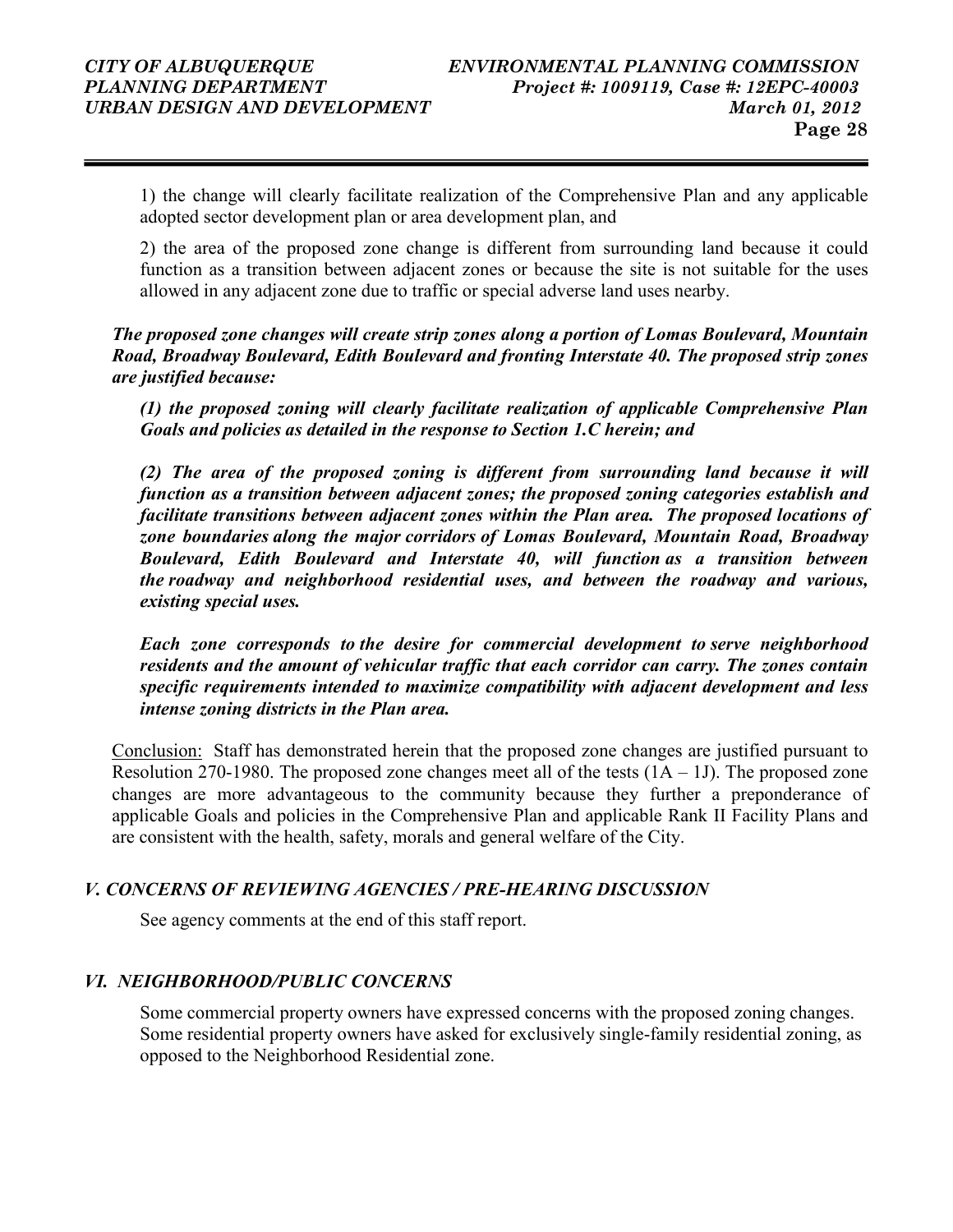# URBAN DESIGN AND DEVELOPMENT

### VII. CONCLUSIONS

This update of the MYSB SDP is to address changed conditions, current conditions and desired conditions for the future.

Public input was garnered during the process and additional input and recommendations will come through the review and approval process.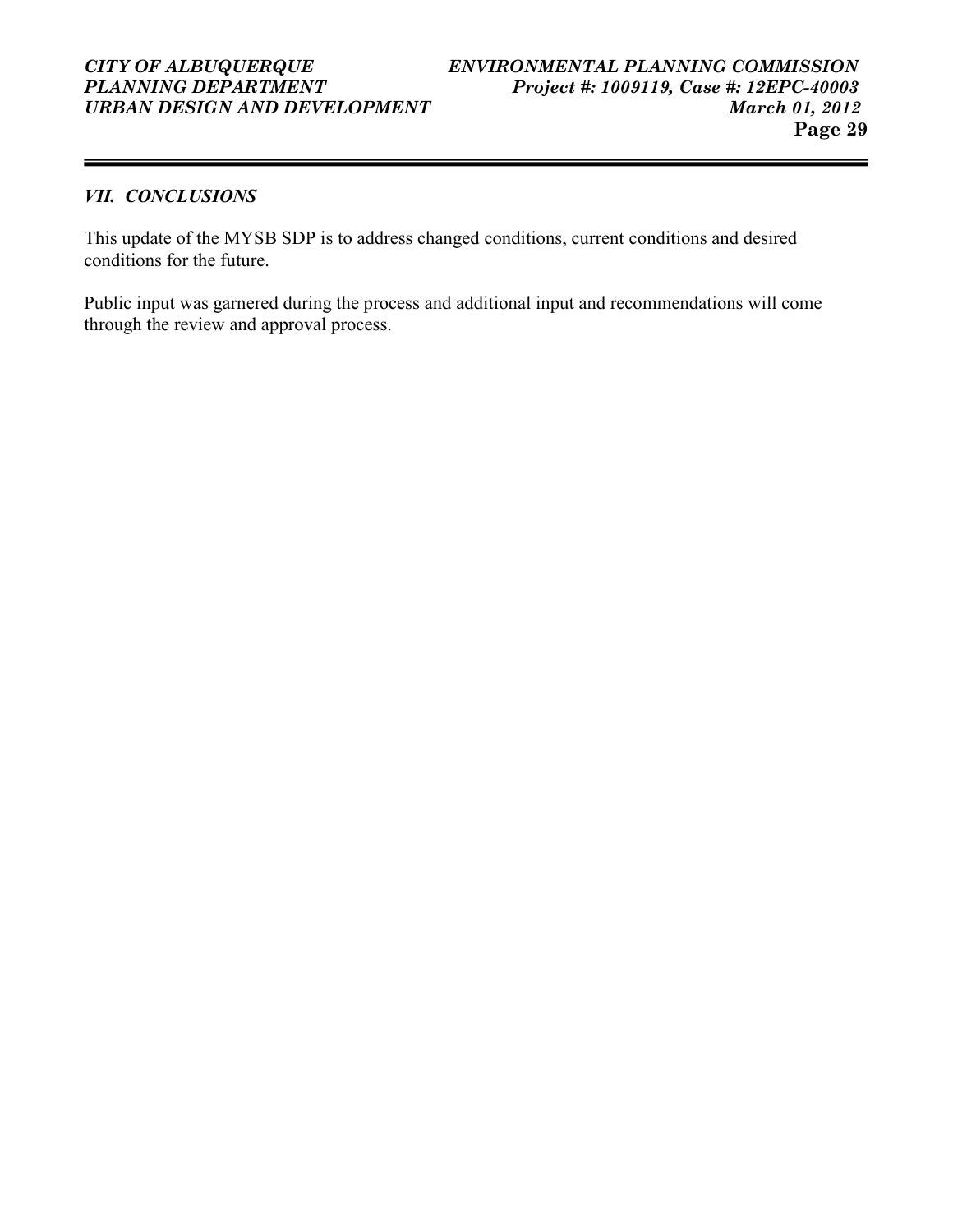#### FINDINGS – 12EPC- 40003, March 1, 2012

- 1. This is a proposed amendment to the Martineztown/Santa Barbara Sector Development Plan to update the policies, zoning, and design regulations of the 1990 version. An updated list of recommended capital projects reflects changed conditions and the desire to protect the residential neighborhood, while maintaining the viability of commercial and industrial areas.
- 2. These findings are written to support a staff recommendation of continuance and do not reflect the more complete findings required to support a recommendation of approval at this time.
- 3. Comments were received from property-owners, residents, business owners, members of the Neighborhood Association and the Advisory Committee for the MTSB SDP.
- 4. The planning process is informed by comments, concerns, and issues received. Review of comments and development of recommended conditions of approval require more than one public hearing opportunity at the Planning Commission level.
- 5. The Metropolitan Redevelopment Area Plan will be submitted to the Albuquerque Development Commission for review and recommendation at a later date. City Planning staff are coordinating the two review processes with the intent of achieving a single, final document at the City Council level.
- 6. Additional time is necessary to allow staff and the Planning Commission to review and address comments received from other Departments, outside agencies and the public. A continuance is warranted to allow for these discussions, review, analysis, and recommendations.

### RECOMMENDATION – 12EPC- 40003, March 1, 2012

CONTINUANCE of 12EPC- 40003, the Martineztown/Santa Barbara Sector Development Plan for 60 days to May 03, 2012 based on the preceding Findings in order to prepare potential Plan revisions in form of conditions.

> Lorena Patten-Quintana Staff Planner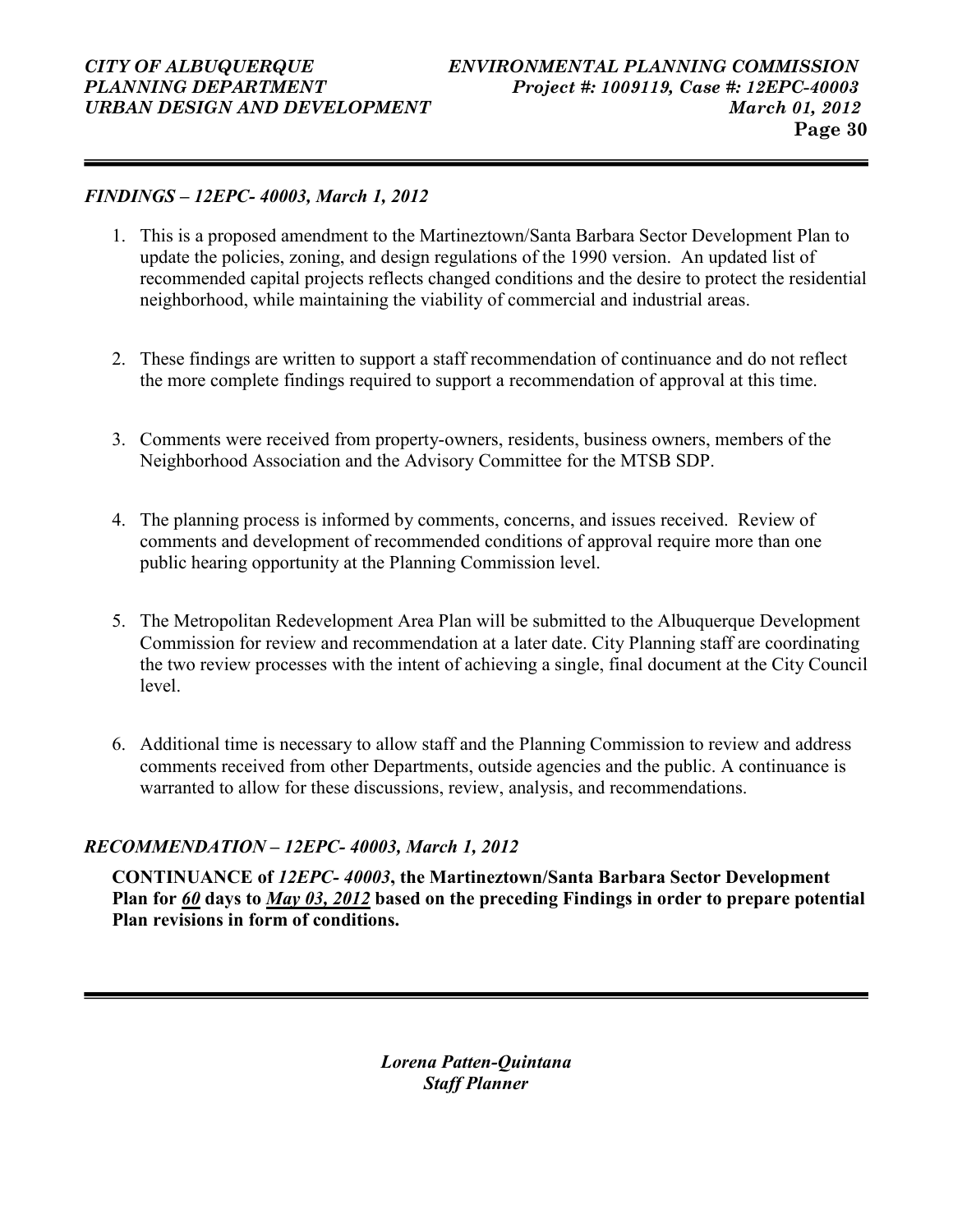# CITY OF ALBUQUERQUE AGENCY COMMENTS

### PLANNING DEPARTMENT

#### Zoning Enforcement

Comments pending

### Office of Neighborhood Coordination

Citizen's Information Committee of Martineztown (R)

Near North Valley NA (R)

North Fourth Camino Real Merchants Assoc. (R)

Santa Barbara-Martineztown Assoc. (R)

Wells Park NA (R)

North Valley Coalition

### **Long Range Planning**

- Page 41 MRCOG of governments should have data that is more current than 2007
- Page 50 Can the policies be broken up into a main policy and then supporting information?
- Page 53 4.3 Drainage is the language in this policy purposely not mandatory?

Page 58 Are the Capital Projects prioritized?

Page 66, 67 Is it possible to add a glossary? Terms such as Plazuela, may be unfamiliar to people without a background in New Mexico history.

Page 75 p-25 Would there be legal issues with a Community Based Code Compliance group? Page 82 The NR zone is not listed in the Development Review Process Matrix.

Page 87 Height is only addressed in some zones, is this correct or am I missing something?

The height in the MNR Zone is limited 18 feet. This seems low. The lots in the area are narrow and it seems that being able to have a two story building maximizes the lots. Also, there are many existing two story buildings. If there is a specific reason for this it should be explained

| Page 95 public ways, clear height, please define                               |  |
|--------------------------------------------------------------------------------|--|
| Balconies and Portals-from where is the 10 feet measured?                      |  |
| Page 97 Why are private schools conditional and public schools are permissive? |  |

Page 104 It might be useful to add the variance process on this page.

- 8.6.3 Many of the lots in the area are small, this limits the space for back yards.
- 8.6.5 Does this apply to buildings on Lomas and Broadway?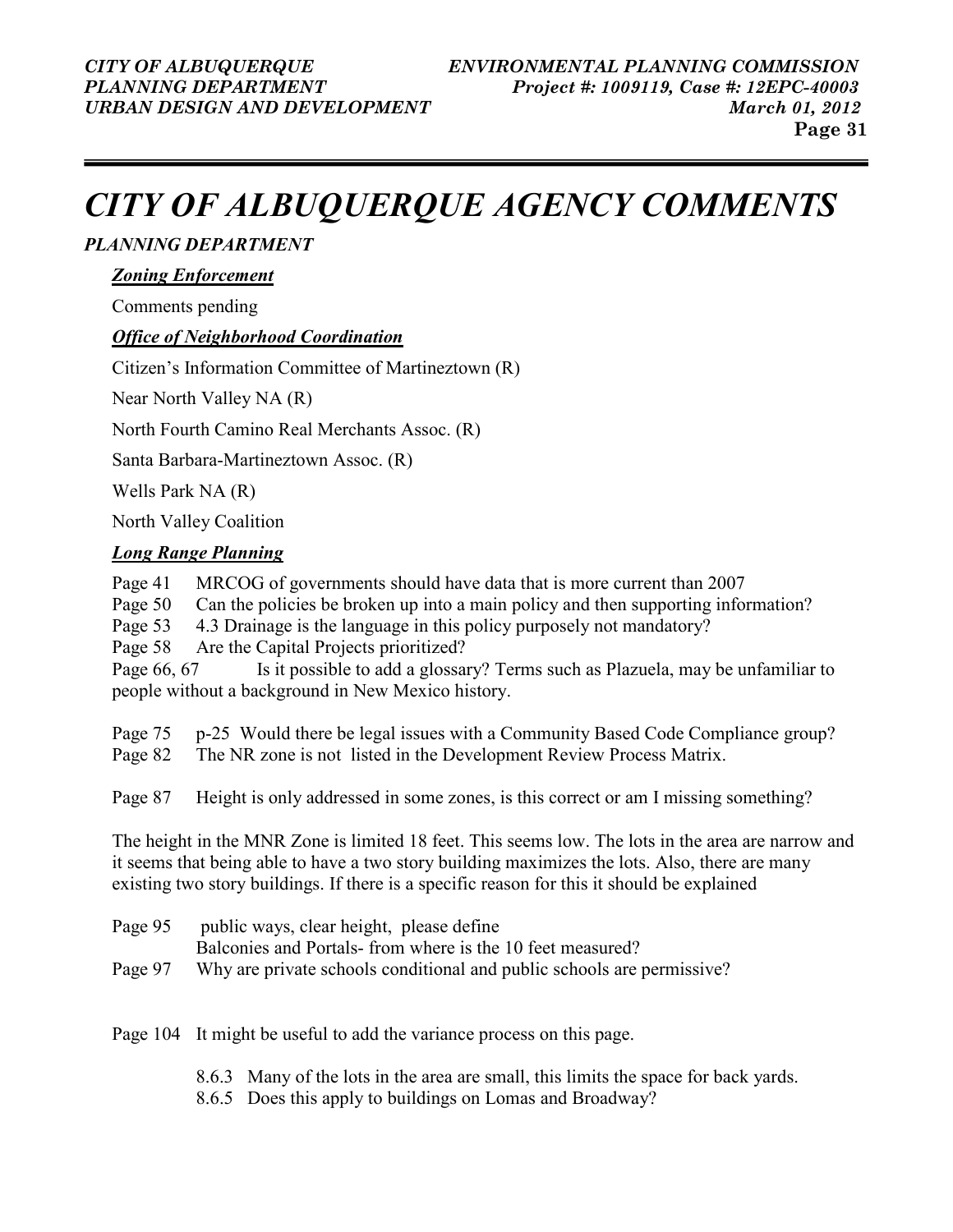#### Historic Preservation

Comments pending

### CITY ENGINEER

#### TRANSPORTATION SECTION

- Section 8.9 Transportation (Cross Section Exhibits 8.1-8.6; pages 106-108): Per Development Process Manual (DPM, Chapter 23), please reflect appropriate widths and locations in accordance with this current/updated manual (ROW permitting).
	- Driving lane width: 12 feet.
	- Parking lane width: 8 feet.
	- Bike lane width: 6 feet.
	- Sidewalk location should be at property line instead of back of curb and should be 6 feet width on collector and arterial roadways, and 4 feet width on normal local streets.

#### HYDROLOGY SECTION

- Paragraph 4.3.4 states that LID impacts on the overall system will be negligible. In the near-term this is correct, however in the long-term there will be an impact on the overall system.
- Please replace paragraph 4.3.5 (iii) with "For existing sites, the amount of runoff after development should be the same as before development." I do not believe there are negative downstream water rights implications.
- Page 55 shows street side rain gardens, stormwater planters and vegetated swales. These are excellent LID strategies, however how does it get accomplished in the development process? Most of the streets in this sector plan are built.
- Hydrology recommends removing "unused or rarely used..." from item number 8 in table 4.1.
- Please add "Multi-family parking lots;" to paragraph 4.3.7.

### DEPARTMENT of MUNICIPAL DEVELOPMENT

#### Transportation Planning

#### **General**

- 1. The author does not utilize the 2035 traffic volume projections. The words "current capacity" is used. Some of the funding has State and Federal funding suggested. If any federal funding will be requested, it must comply with this planning horizon for consideration. Further, any modifications made that are not consistent with that projection, may make the roadway ineligible for future funding.
- 2. It was our understanding that Sector Plans were to deal with land use and private property zoning issues. Utilizing a planning document for transportation planning with out the input of a knowledgeable traffic engineer during development of the plan is not recommended. Waiting until a review cycle for input is late and makes the final version more expensive to finish.
- 3. If a change decreases roadway capacity or moves traffic to another street, the impact extends beyond the immediate street and the impact on the adjacent streets will need to be addressed. The author can not assume the other streets have the additional capacity.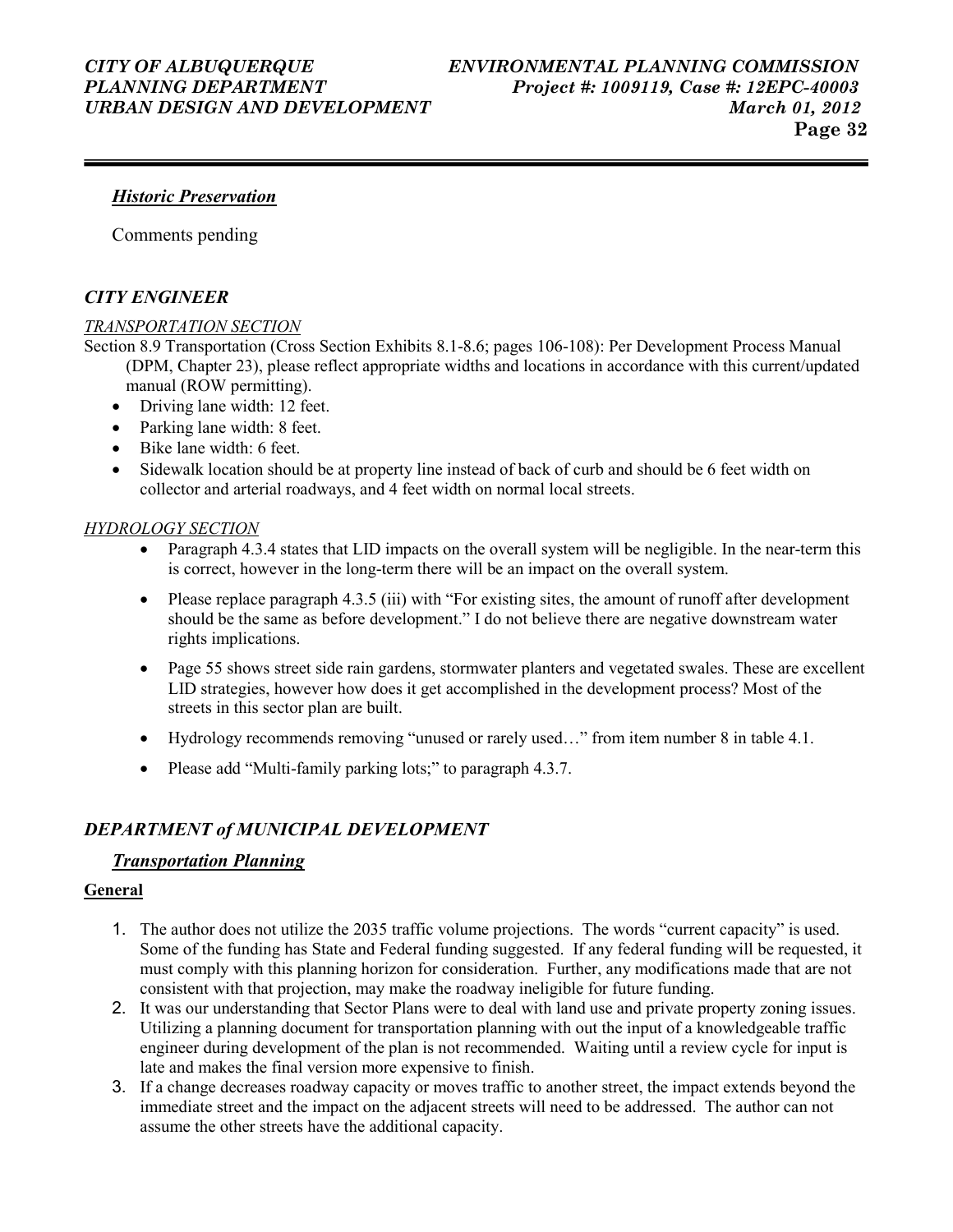#### CITY OF ALBUQUERQUE ENVIRONMENTAL PLANNING COMMISSION PLANNING DEPARTMENT Project #: 1009119, Case #: 12EPC-40003 URBAN DESIGN AND DEVELOPMENT March 01, 2012 Page 33

#### Traffic Issues

- 1. There are references to landscaping or art installations. There are no details/dimensions of the type or profile of this landscaping or art, so we are unable to review the impact. Our concern is that we must maintain a line of sight triangle for vehicles approaching an intersection to be able to see oncoming traffic.
- 2. Related to additional crosswalks. The City of Albuquerque supports only marked crosswalks at controlled intersections. There are numerous publications that detail the research and impact of having marked crossings at uncontrolled intersections. In summary, they say that a marked crosswalk is less safe than an unmarked crosswalk at uncontrolled crossings. The marked crosswalk does not change driver behavior and it provides a false sense if security for pedestrians. Controlled intersections, for the sake of this discussion, are those with a traffic signal or the legs of an intersection with stop signs.
- 3. The current street light policy is for vehicle navigation and has PNM street lights at intersections and 500' intervals. Security, pedestrian, and decorative street lighting is currently the responsibility of the adjacent property owner. Should additional lighting be installed in the right of way, it becomes an unfunded mandate and the operation and maintenance falls on the Traffic Engineering Division. PNM operates and maintains conforming lighting only. We currently have no budget, staff, equipment or parts to maintain non-PNM supported lighting.
- 4. Residential and Historic signs have been shown to not change driver behavior. Once installed they are a target for vandalism. With limited budgets and staffing, maintenance of specialty signs is difficult to accommodate and they become obsolete.
- 5. Recommending a future NTMP is not prudent and should have been part of this plan if traffic is included in the scope (see comments in General #2). Any traffic calming impacts need to be coordinated with the balance of the recommended improvements and with the associated funding. The recommendations for medians and lane width narrowing are in fact traffic calming measures and were included.

#### Traffic Engineering Operations

No comments received.

#### Street Maintenance (Department of Municipal Development)

No comments received.

### WATER UTILITY AUTHORITY

#### Utility Services

No comments received.

### ENVIRONMENTAL HEALTH DEPARTMENT

#### Air Quality Division

No comments received.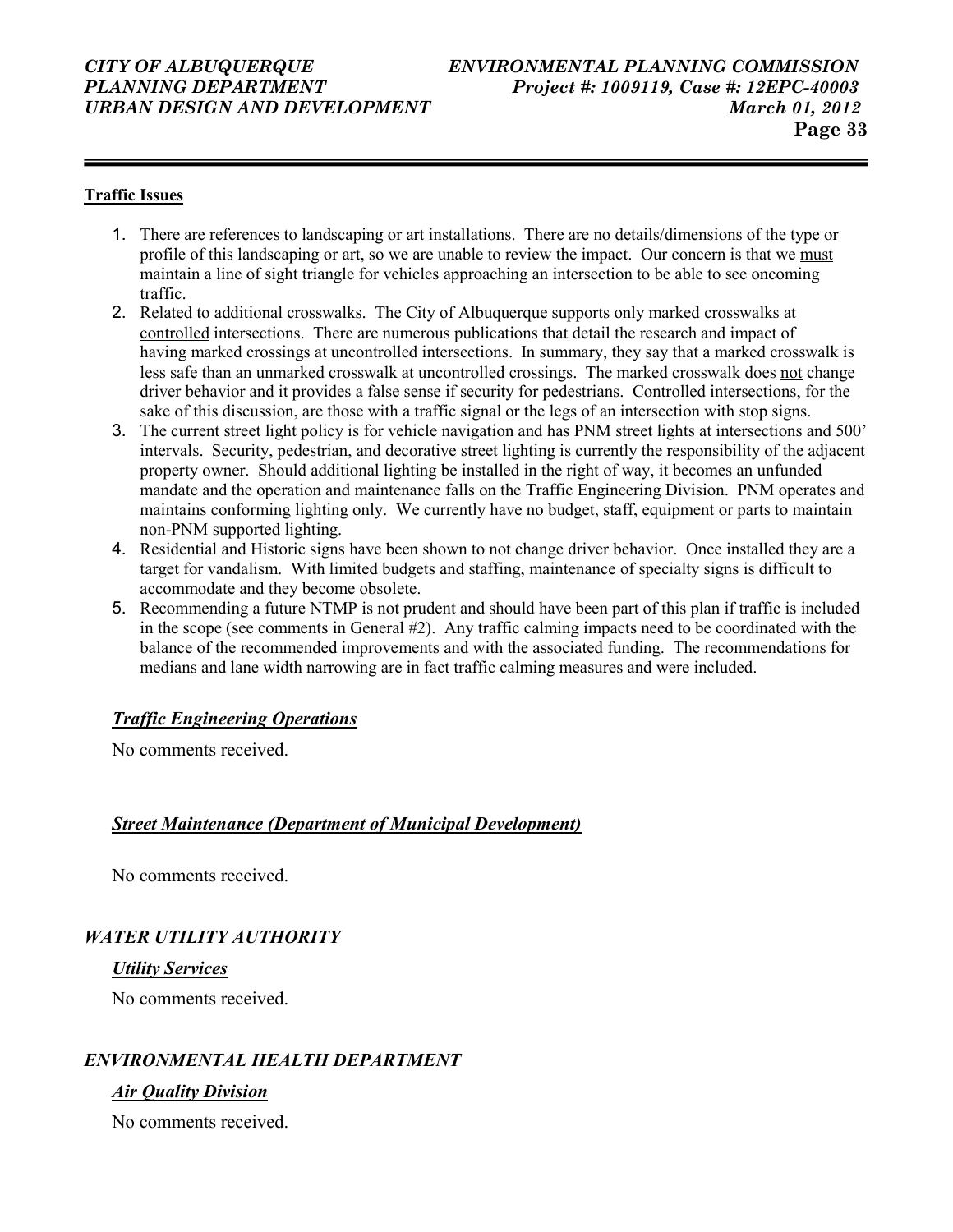#### Environmental Services Division

No comments received.

### PARKS AND RECREATION

Chapter 1: Section 2.3.6, lighting should be added under the I-40 bridge at Edith for safety of pedestrians and bicyclists.

Chapter 1, Page 29, Section 2.3.9 refers to Table 2.2 which should be referred to as Table 2.1

Chapter 1, Section 2.3.13, please change Bicycle Trails to Multi-Use trails throughout this section and add pedestrians to the users. The next sentence should read, "Multi-use Trails shall accommodate bicycles, pedestrians and other non-motorized users. In Section 2.3.13.ii, the MRCOG map is named the Bikeways System Map. In (b) of this section, please change to state "A trail connection from  $6<sup>th</sup>$  Street to University is programmed and funds need to be allocated in the T.I.P. for design in 2018 for construction in 2019. Please add this connection from  $6<sup>th</sup>$  Street to University Blvd. to Exhibit 2.5 that shows proposed trails.

Parks & Recreation Department requests clarification and correction regarding Chapter 1: Section 2.0 "2012 Mid Valley Drainage Masterplan" recommendation 1. The correct name of the park referred to is the Martineztown-Santa Barbara Park which is the larger of the three parks referenced in the document. It is our understanding that the park may not be suitable for the drainage solution sought after and further study is necessary.

Chapter 1: Section 2.5.2 ii, could be reworded to state that "Council funding could possibly fund an upgrade of the park…"

Chapter 1: Section 2.5.2 v, As the Albuquerque High School does not allow public access to the recreation amenities on their site, it does not function as a City park and should therefore be removed from this parks section for clarity.

Chapter 1: Section 2.3.1 (vii) Chapter 1: Section 3.2.2 Chapter II, Section 5.1.4(ix) Chapter II, Section 5.1.8 Chapter II, Section 5.0 Table 5.1 T-13, T-14, T-26

 Coordination with Parks Management is needed prior to design and implementation of a proposed Plazuela at Mountain and Edith to determine maintenance responsibilities and maintenance issues.

Chapter II, Section 5.1.11, iii, Please add MUTCD (Manual on Uniform Traffic Control Devices) after AASHTO.

Chapter II, Table 5.1 Implementation Matrix, T-2 Parks and Recreation is not clear on why they are listed as having some Lead Agency responsibility for the Monument Signage.

Chapter II, Table D-4, regarding storm drainage improvements with Martineztown-Santa Barbara Park, Parks and Recreation should be identified as Lead Agency with DMD. Please note also that the Park may not be suitable for the action identified here and further study is necessary.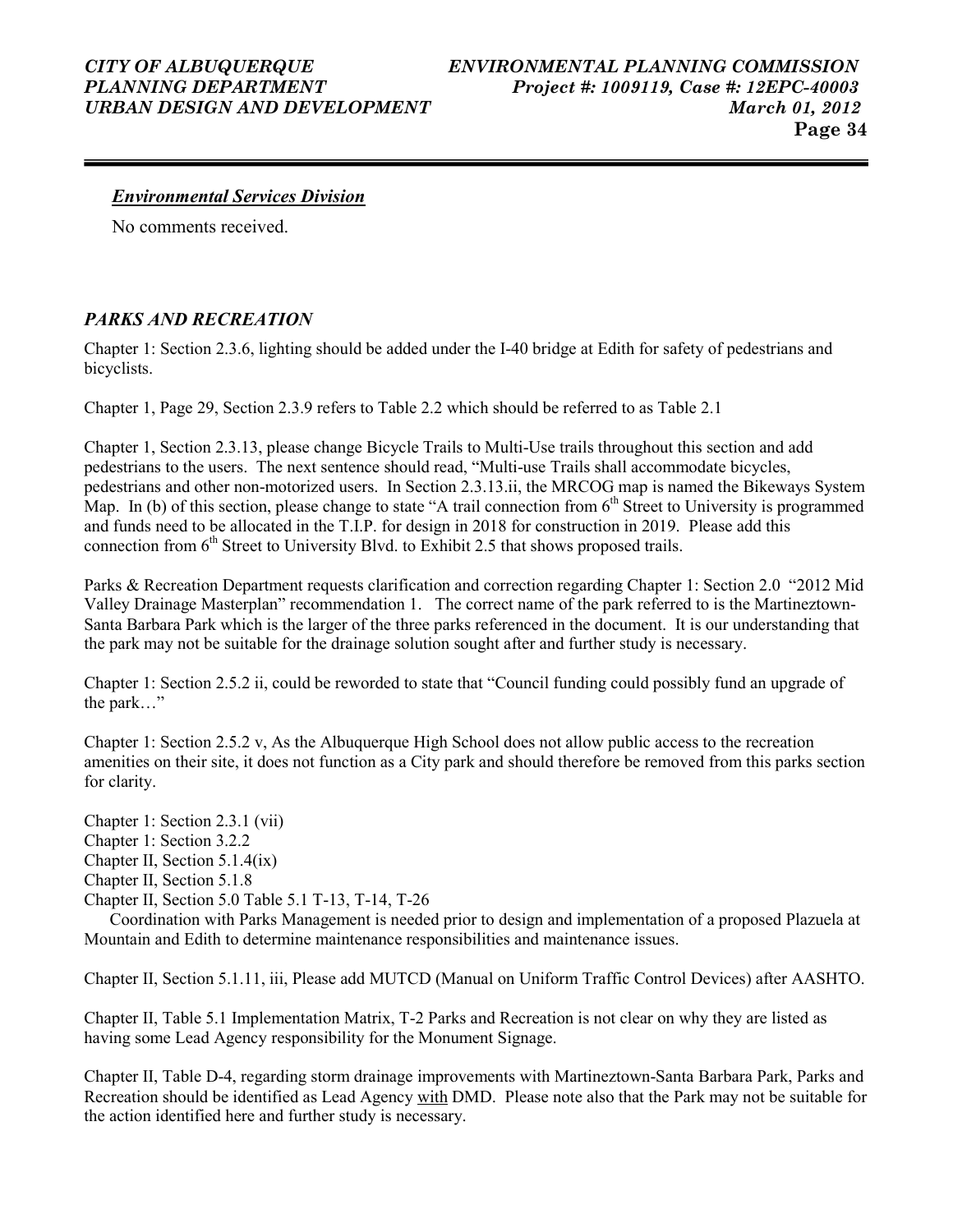General comments regarding the plan recommendations:

Additional streetscape improvements can improve the safety of pedestrians and bicyclists in the plan area. Landscaping, street trees, lighting and signage are excellent additions to the neighborhood enhancing the overall appearance and safety. That said, Parks and Recreation has concerns about the potential resulting additional maintenance responsibilities for the Department and the budget implications thereof. Whenever possible, the responsibility for maintenance of streetscapes and landscaping should be the responsibility of the adjacent property owner in addition to any existing landscape requirements of the zoning code.

#### POLICE DEPARTMENT/Planning

No comments received.

#### SOLID WASTE MANAGEMENT DEPARTMENT

#### Refuse Division

No comments received.

#### FIRE DEPARTMENT/Planning

No comments received.

### TRANSIT DEPARTMENT

No comments received.

## COMMENTS FROM OTHER AGENCIES

### ALBUQUERQUE METROPOLITAN ARROYO FLOOD CONTROL AUTHORITY

The Sector Development Plan contains a good discussion of the drainage issues in the area. AMAFCA will continue to work with the City to plan and fund drainage projects in the Plan area.

### ALBUQUERQUE PUBLIC SCHOOLS

No comments received.

### MID-REGION COUNCIL OF GOVERNMENTS

No comments received.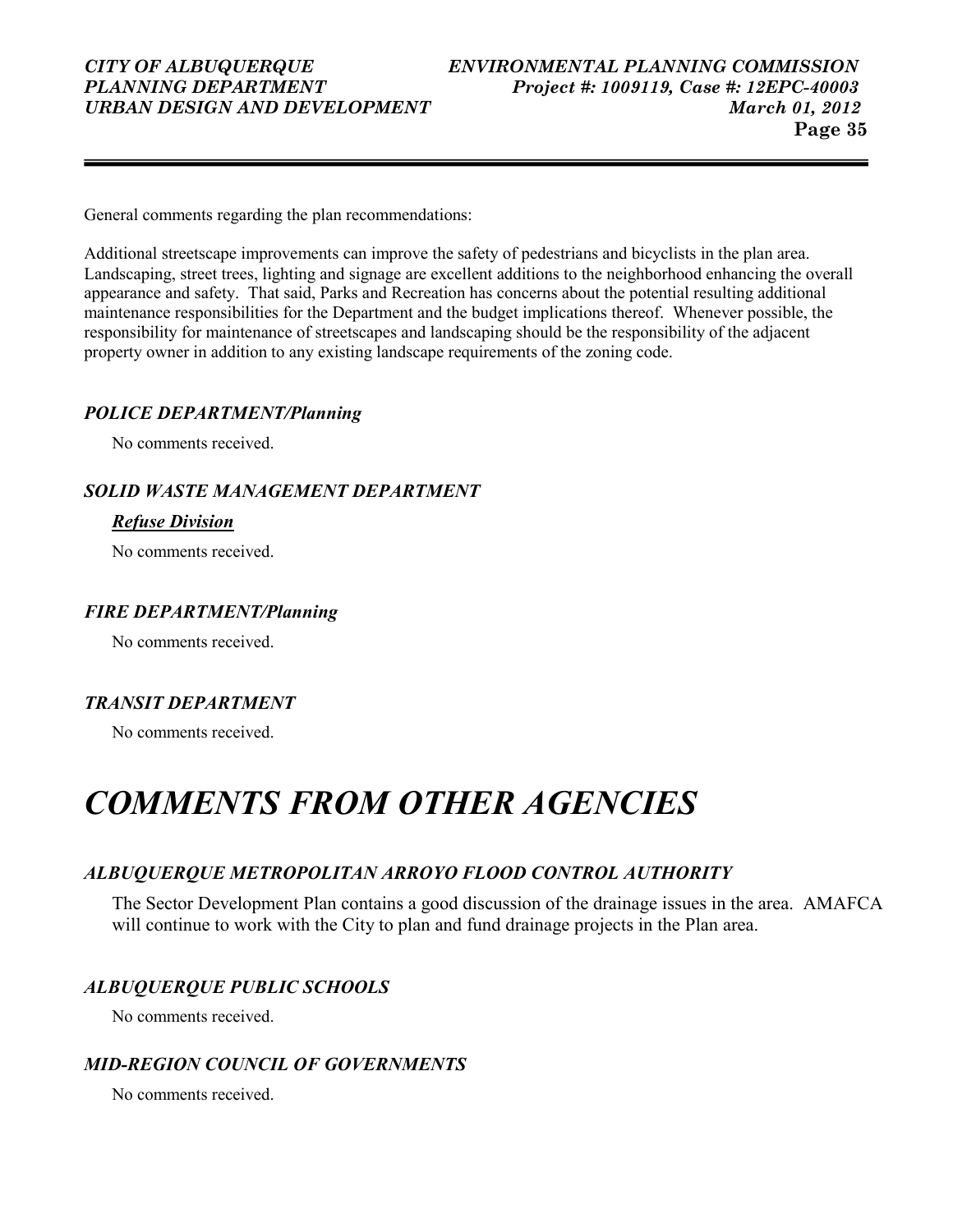#### MIDDLE RIO GRANDE CONSERVANCY DISTRICT

No comments received.

#### PUBLIC SERVICE COMPANY OF NEW MEXICO

PNM is providing the following information for inclusion in the Draft Martineztown/Santa Barbara Sector Development Plan. It is important information for future applicants to use in order to address private utilities on proposed development projects.

Please consider adding the following language in a new section following Section 2.5.3, Public facilities in the Plan:

#### 2.5.4 Private Utilities

Public Service Company of New Mexico (PNM) provides electric service to the City of Albuquerque. PNM is an investor-owned electric/energy services utility regulated by the New Mexico Public Regulation Commission (NMPRC). As a regulated utility, PNM is charged with furnishing adequate, efficient, and reliable service to customers within its service territory.

#### 2.5.4.1 Electric Service

Safe, reliable electric power is a cornerstone of community growth and development. It is important to the health, welfare, and safety of its citizens.

PNM responds to City growth by adding or expanding the capacity of its electric transmission and distribution facilities. As one of the early communities in Albuquerque, the Martineztown/Santa Barbara Sector Development Plan area has components of the electric system that may require upgrading in the future due to the age of the existing electrical system and to meet the growing electric service requirements of the City of Albuquerque and Bernalillo County. PNM continuously monitors the electric transmission and distribution system and plans improvements based on system demands.

The electric transmission system that serves the Plan area consists of four 46kV transmission lines. The facilities are shown in Figure 1. These facilities are an important part of the existing infrastructure system in the area and are identified as protected transmission corridors in the Rank II Facility Plan for Electric Service. The higher transmission voltage is "stepped down" to lower voltages fed through distribution lines called feeders that deliver electric service to business and residential customers. Like local streets that provide access to every residence, distribution lines provide service to every customer. When new residential, commercial and industrial development occurs, new infrastructure including new local streets and new distribution lines are also required.

Distribution lines are typically located within public utility easements or PUEs either constructed overhead or underground. They are compatible with other "dry" utilities such as cable, telephone and fiber optic facilities. The width of the PUE is typically 10 feet in order to provide necessary clearances for safety purposes. Water lines, sewer lines and storm water drainage or "wet" utilities are not compatible with "dry" utilities and do not share the same trench.